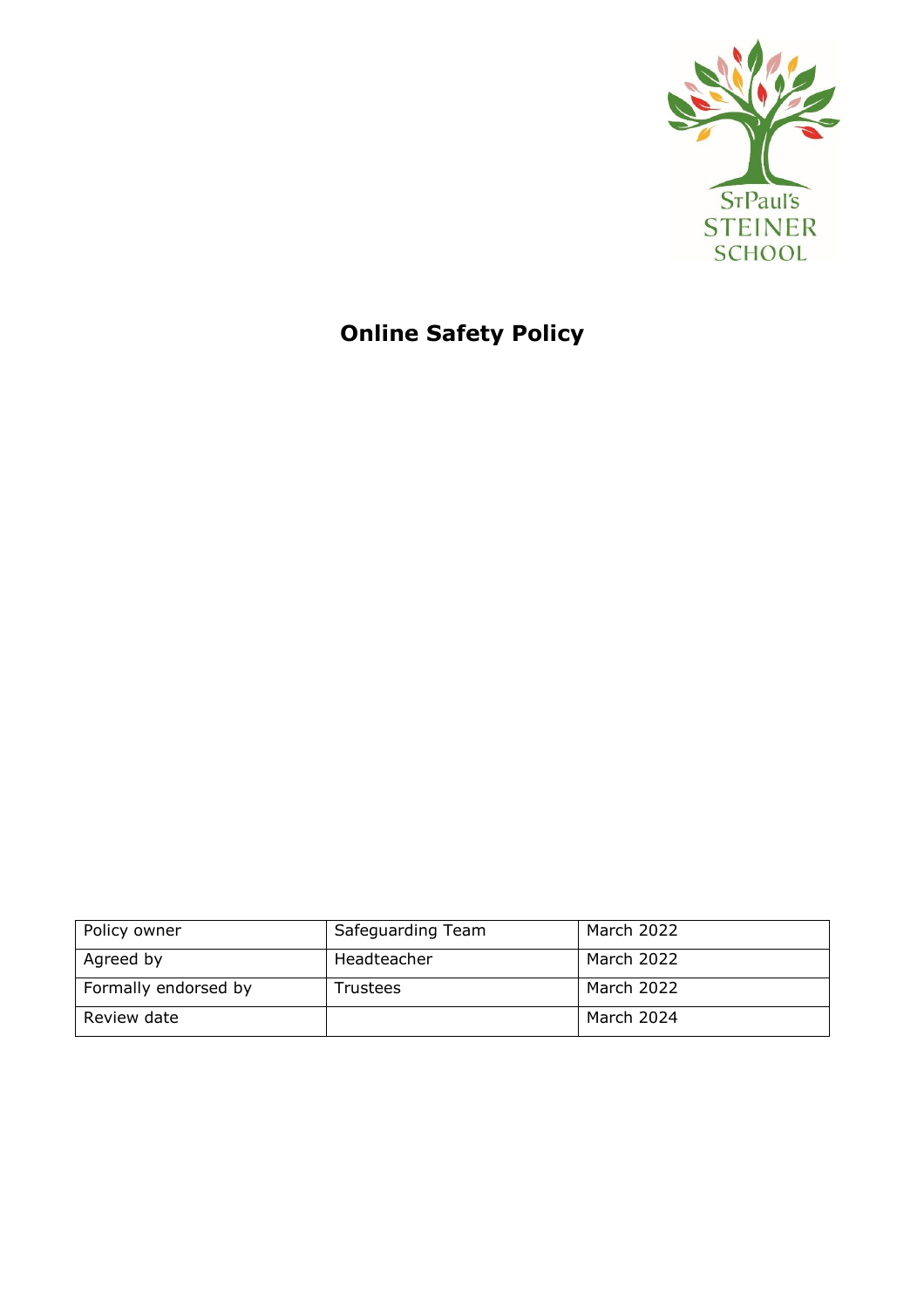## **Contents**

| Appendix 1: EYFS and KS1 acceptable use agreement (pupils and parents/carers)  12    |  |
|--------------------------------------------------------------------------------------|--|
| Appendix 2: KS2, KS3 and KS4 acceptable use agreement (pupils and parents/carers) 15 |  |
| Appendix 3: acceptable use agreement (staff, trustees, volunteers and visitors)  18  |  |
|                                                                                      |  |
|                                                                                      |  |

### <span id="page-1-0"></span>**1. Introduction and Aims**

Introduction St Paul's Steiner School is committed to safeguarding and promoting the welfare of children and young people and expects all staff and volunteers to share this commitment. All staff, regular volunteers and trustees are subject to an up-to-date Disclosure and Barring Service (DBS) checks prior to taking up their post or role.

#### **Statement**

St Paul's Steiner School e-safety policy and procedures apply to all staff, volunteers, management committee members, trustees, students and anyone working on behalf of St Paul's Steiner School.

Our school aims to:

Have robust processes in place to ensure the online safety of pupils, staff, volunteers and trustees

Deliver an effective approach to online safety, which empowers us to protect and educate the whole school community in its use of technology, including mobile and smart technology (which we refer to as 'mobile phones')

Establish clear mechanisms to identify, intervene and escalate an incident, where appropriate

#### **The 4 key categories of risk**

Our approach to online safety is based on addressing the following categories of risk:

 **Content** – being exposed to illegal, inappropriate or harmful content, such as pornography, fake news, racism, misogyny, self-harm, suicide, anti-Semitism, radicalisation and extremism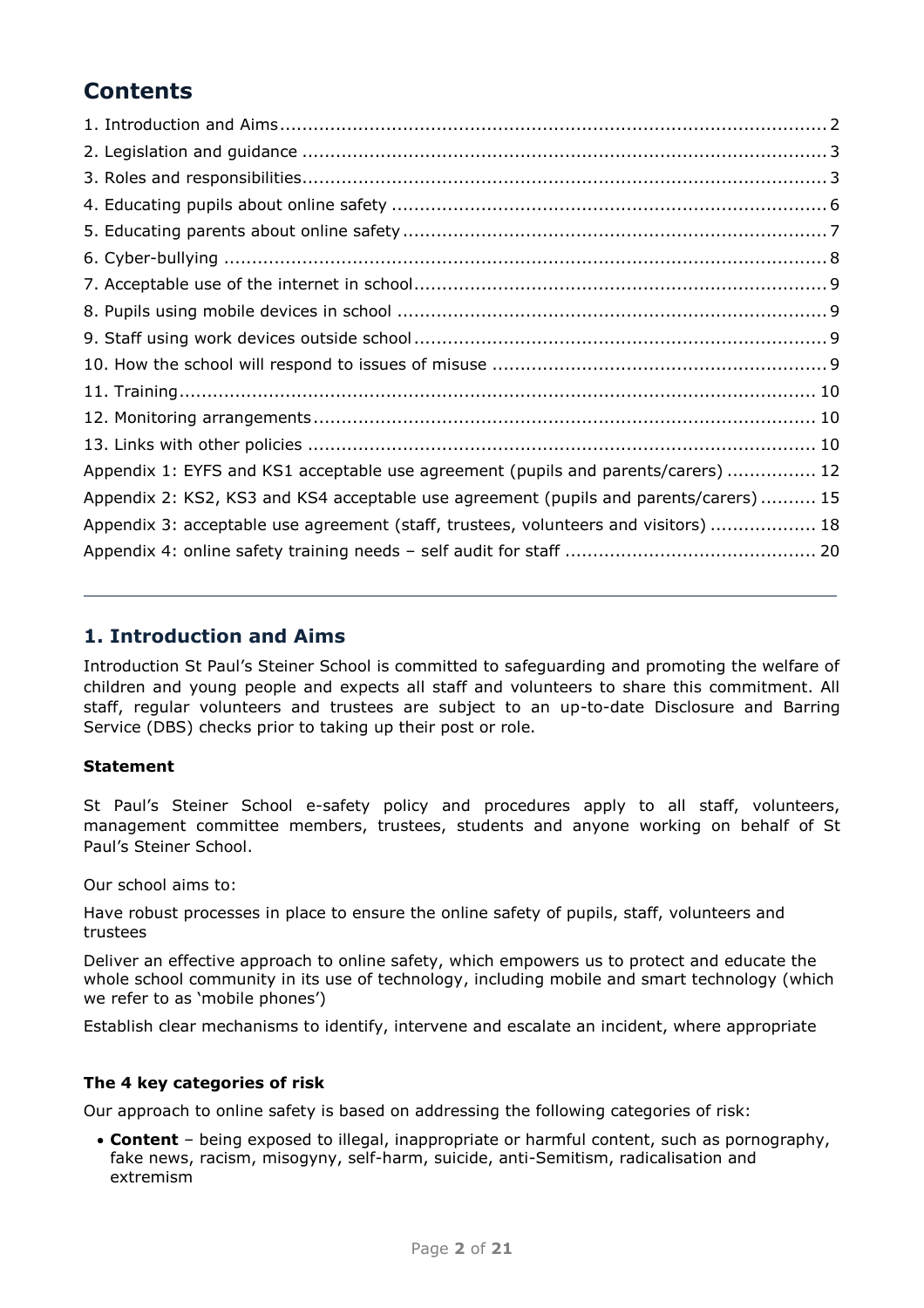- **Contact** being subjected to harmful online interaction with other users, such as peer-topeer pressure, commercial advertising and adults posing as children or young adults with the intention to groom or exploit them for sexual, criminal, financial or other purposes
- **Conduct** personal online behaviour that increases the likelihood of, or causes, harm, such as making, sending and receiving explicit images (e.g. consensual and non-consensual sharing of nudes and semi-nudes and/or pornography), sharing other explicit images and online bullying; and
- **Commerce** risks such as online gambling, inappropriate advertising, phishing and/or financial scam

### <span id="page-2-0"></span>**2. Legislation and guidance**

This policy is based on the Department for Education's (DfE) statutory safeguarding guidance, [Keeping Children Safe in Education,](https://www.gov.uk/government/publications/keeping-children-safe-in-education--2) and its advice for schools on:

[Teaching online safety in schools](https://www.gov.uk/government/publications/teaching-online-safety-in-schools)

[Preventing and tackling bullying](https://www.gov.uk/government/publications/preventing-and-tackling-bullying) and [cyber-bullying: advice for headteachers and school staff](https://www.gov.uk/government/publications/preventing-and-tackling-bullying)

[Relationships and sex education](https://www.gov.uk/government/publications/relationships-education-relationships-and-sex-education-rse-and-health-education) [Searching, screening and confiscation](https://www.gov.uk/government/publications/searching-screening-and-confiscation)

It also refers to the DfE's guidance on [protecting children from radicalisation.](https://www.gov.uk/government/publications/protecting-children-from-radicalisation-the-prevent-duty)

It reflects existing legislation, including but not limited to the [Education Act 1996](https://www.legislation.gov.uk/ukpga/1996/56/contents) (as amended), the [Education and Inspections Act 2006](https://www.legislation.gov.uk/ukpga/2006/40/contents) and the [Equality Act 2010.](https://www.legislation.gov.uk/ukpga/2010/15/contents) In addition, it reflects the [Education Act 2011,](http://www.legislation.gov.uk/ukpga/2011/21/contents/enacted) which has given teachers stronger powers to tackle cyber-bullying by, if necessary, searching for and deleting inappropriate images or files on pupils' electronic devices where they believe there is a 'good reason' to do so.

### <span id="page-2-1"></span>**3. Roles and responsibilities**

### **3.1 The Trustee board**

The Trustee board has overall responsibility for monitoring this policy and holding the headteacher to account for its implementation.

The Trustee board will co-ordinate regular meetings with appropriate staff to discuss online safety, and monitor online safety logs as provided by the designated safeguarding lead (DSL).

The Trustee who oversees online safety is Benjamin Parratt.

All trustees will:

Ensure that they have read and understand this policy

Agree and adhere to the terms on acceptable use of the school's ICT systems and the internet

Ensure that, where necessary, teaching about safeguarding, including online safety, is adapted for vulnerable children, victims of abuse and some pupils with SEND because of the importance of recognising that a 'one size fits all' approach may not be appropriate for all children in all situations, and a more personalised or contextualised approach may often be more suitable

### **3.2 The Headteacher**

The Headteacher's Key responsibilities are:

- Support safeguarding leads and technical staff as they review protections for **pupils in the home** and **remote-learning** procedures, rules and safeguards
- Ensuring that staff understands this policy, and that it is being implemented consistently throughout the school.
- Foster a culture of safeguarding where online safety is fully integrated into whole-school safeguarding
- Oversee the activities of the designated safeguarding lead and ensure that the DSL responsibilities listed in the section below are being followed and fully supported
- Ensure that policies and procedures are followed by all staff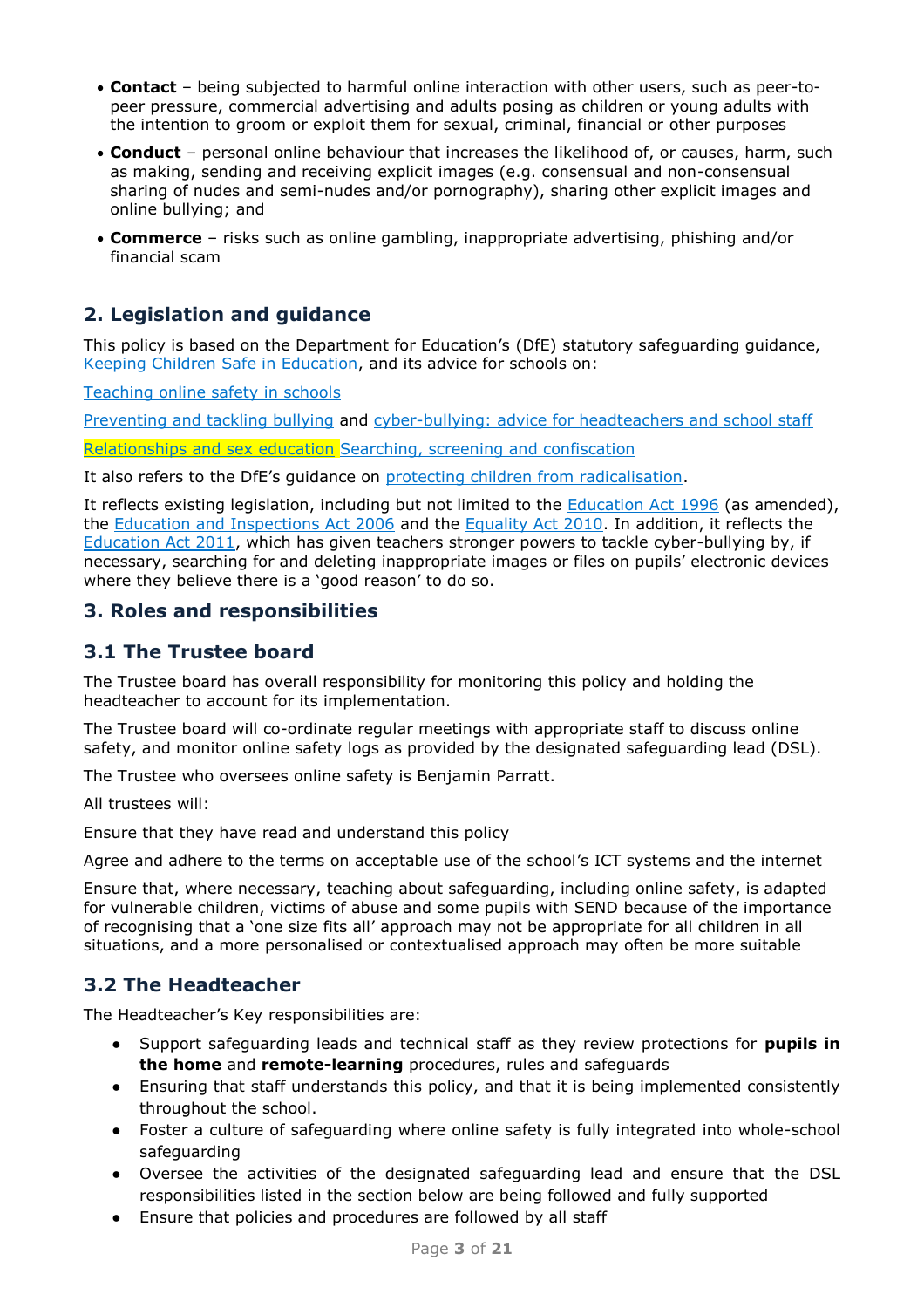- Undertake training in offline and online safeguarding, in accordance with statutory guidance and relevant Local Safeguarding Partnerships
- Liaise with the designated safeguarding lead on all online-safety issues which might arise and receive regular updates on school issues and broader policy and practice information
- Take overall responsibility for data management and information security ensuring the school's provision follows best practice in information handling; work with the DPO, DSL and trustees to ensure a GDPR-compliant framework for storing data, but helping to ensure that child protection is always put first and data-protection processes support careful and legal sharing of information
- Ensure the school implements and makes effective use of appropriate ICT systems and services including school-safe filtering and monitoring, protected email systems and that all technology including cloud systems are implemented according to child-safety first principles
- Be responsible for ensuring that all staff receive suitable training to carry out their safeguarding and online safety roles
- Understand and make all staff aware of procedures to be followed in the event of a serious online safeguarding incident
- Ensure suitable risk assessments are undertaken so the curriculum meets needs of pupils, including risk of children being radicalised
- Ensure that there is a system in place to monitor and support staff (e.g. network manager) who carry out internal technical online-safety procedures
- Ensure trustees are regularly updated on the nature and effectiveness of the school's arrangements for online safety
- Ensure the school website meets statutory requirements (see appendices for website audit document)

### **3.3 The designated safeguarding lead**

Details of the school's DSL and deputies are set out in our child protection and safeguarding policy as well as relevant job descriptions.

The DSL takes lead responsibility for online safety in school, in particular:

- Supporting the headteacher in ensuring that staff understand this policy and that it is being implemented consistently throughout the school
- Working with the headteacher, ICT company and other staff, as necessary, to address any online safety issues or incidents
- Managing all online safety issues and incidents in line with the school child protection policy
- Ensuring that any online safety incidents are logged using CPOMS and dealt with appropriately in line with this policy
- Ensuring that any incidents of cyber-bullying are logged using CPOMS and dealt with appropriately in line with the school behaviour policy
- Updating and delivering staff training on online safety
- Liaising with other agencies and/or external services if necessary
- Providing regular reports on online safety in school to the headteacher and/or Trustee board

This list is not intended to be exhaustive.

### **3.4 The ICT Company**

The ICT Company is responsible for: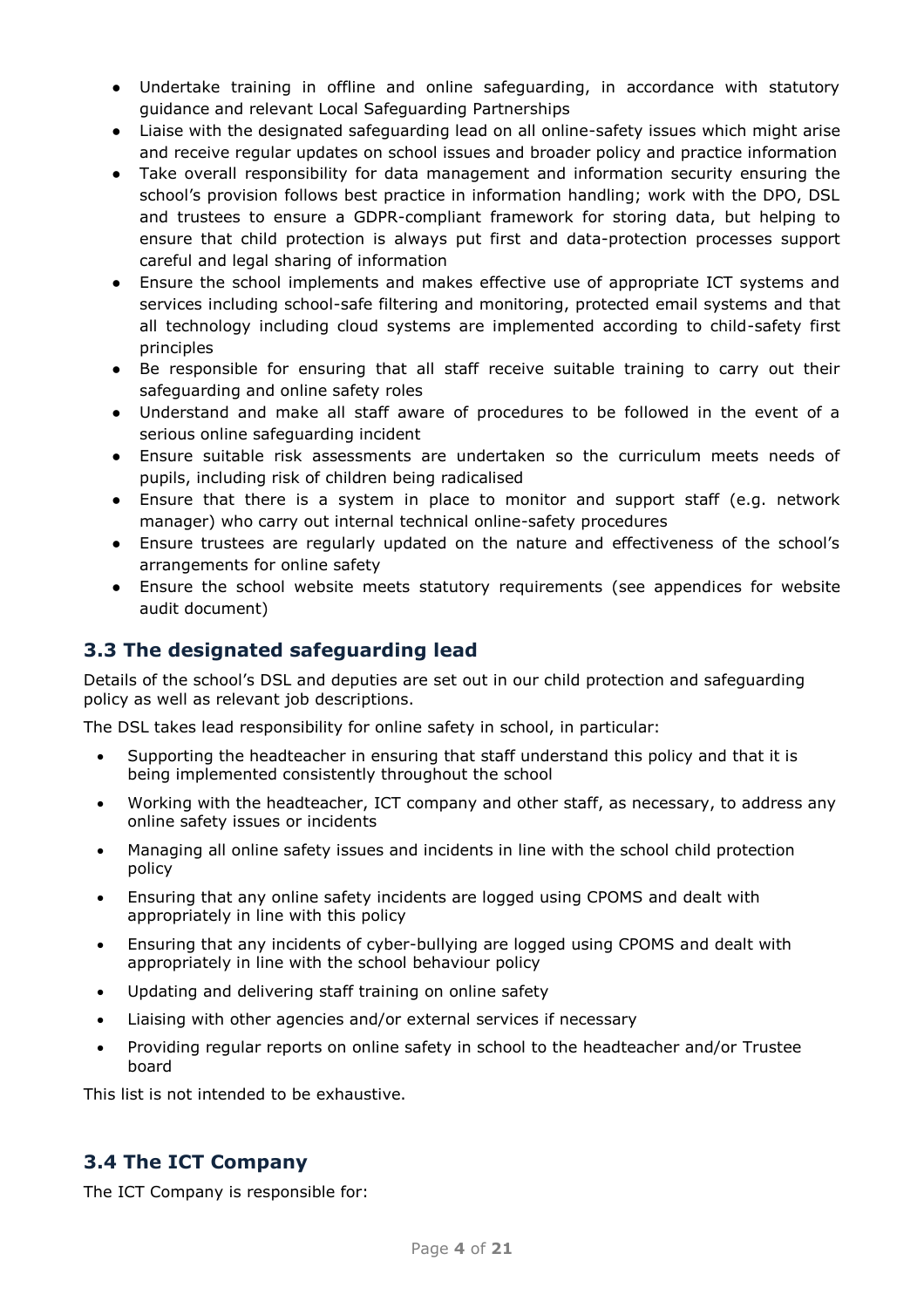Putting in place an appropriate level of security protection procedures, such as filtering and monitoring systems, which are reviewed and updated on a regular basis to assess effectiveness and ensure pupils are kept safe from potentially harmful and inappropriate content and contact online while at school, including terrorist and extremist material

Ensuring that the school's ICT systems are secure and protected against viruses and malware, and that such safety mechanisms are updated regularly

Conducting a full security check and monitoring the school's ICT systems on a monthly basis

Blocking access to potentially dangerous sites and, where possible, preventing the downloading of potentially dangerous files

Ensuring that any online safety incidents are logged and dealt with appropriately in line with this policy

This list is not intended to be exhaustive.

### **3.5 All staff and volunteers**

All staff, including contractors and agency staff, and volunteers are responsible for:

Maintaining an understanding of this policy

Implementing this policy consistently

Pay particular attention to safeguarding provisions for **home-learning** and **remote-teaching technologies**. There are further details in the staff AUP.

Recognise that **RSHE** is now statutory and that it is a whole-school subject requiring the support of all staff; online safety has become core to this new subject

Understand that online safety is a core part of safeguarding; as such it is part of everyone's job – never think that someone else will pick it up

Agreeing and adhering to the terms on acceptable use of the school's ICT systems and the internet and ensuring that pupils follow the school's terms on acceptable use.

Working with the DSL to ensure that any online safety incidents are logged and dealt with in the same way as any safeguarding incident and report in accordance with school procedures on CPOMS.

Read and follow this policy in conjunction with the school's main safeguarding policy

Ensuring that any incidents of cyber-bullying are dealt with appropriately in line with the school behaviour policy

Responding appropriately to all reports and concerns about sexual violence and/or harassment, both online and offline and maintaining an attitude of 'it could happen here'

This list is not intended to be exhaustive.

### **3.6 Parents**

Parents are expected to:

Notify a member of staff or the headteacher of any concerns or queries regarding this policy

Ensure their child has read, understood and agreed to the terms on acceptable use of the school's ICT systems and internet (appendices 1 and 2)

Parents can seek further guidance on keeping children safe online from the following organisations and websites:

What are the issues? - [UK Safer Internet Centre](https://www.saferinternet.org.uk/advice-centre/parents-and-carers/what-are-issues)

Hot topics – [Childnet International](http://www.childnet.com/parents-and-carers/hot-topics)

Parent resource sheet – [Childnet International](https://www.childnet.com/resources/parents-and-carers-resource-sheet)

Healthy relationships – [Disrespect Nobody](https://www.disrespectnobody.co.uk/)

### **3.7 Visitors and members of the community**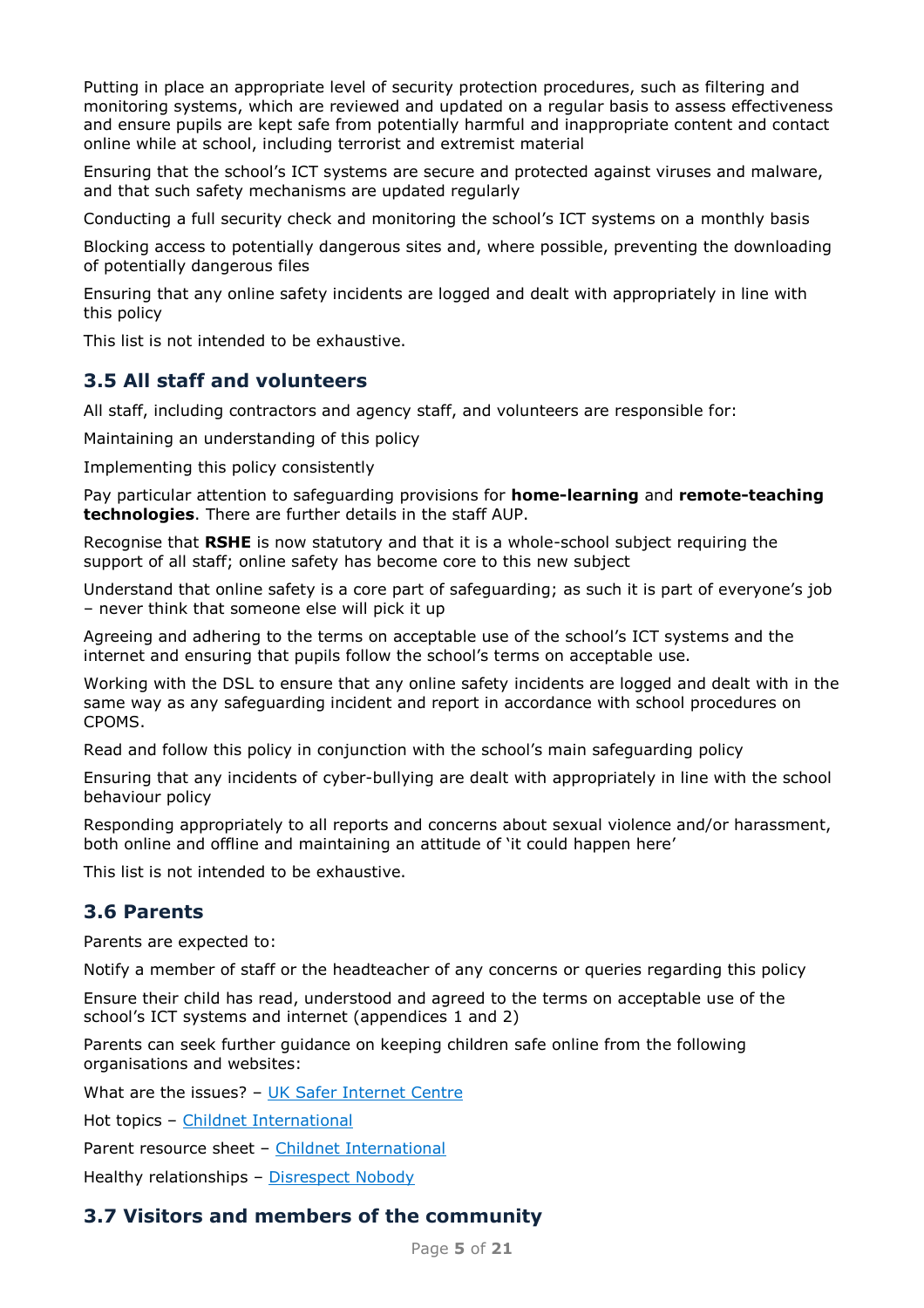Visitors and members of the community who use the school's ICT systems or internet will be made aware of this policy, when relevant, and expected to read and follow it. If appropriate, they will be expected to agree to the terms on acceptable use.

### <span id="page-5-0"></span>**4. Educating pupils about online safety**

At St Paul's Steiner School we encourage a culture of no regular screen-based activity/viewing in Kindergarten, a limited and monitored access to TV at weekends only and no computer/online based activities for Class I to V and moderate, supervised access to TV computer/online based activities weekends for Class VI to VIII. With the quick evolution of technology, communication and at times the need for remote learning, we acknowledge the need to educate children how to stay safe online.

These are all embedded in our culture and taken for granted to such a degree that it is often difficult for us to question their value. Medical research shows that screen-based activity such as TV and computer games can have a negative effect on children (brain activity, concentration, heart-beat, emotional balance and well-being); the younger the child, the greater is this negative effect. With the carefully monitored and restricted if appropriate.

#### **Pupils will be taught about online safety as part of the curriculum:**

#### **Kindergarten (Nursery to Year 1)**

Children in Kindergarten do not use IT in school. In Kindergarten our focus is on the children's social and emotional development. We foster the children's strength and emotional resilience to give them balanced social interactions and play. The Kindergarten environment offers many opportunities for children to be informed through developing children's creativity, love of the outdoors, handwork, freedom of speech and a sense of awe and wonder we create a counterbalance to the technological culture we live in.

Children will at times mention using technology at home and/or watching programmes online. The Kindergarten Teachers will use these opportunities to emphasise the message that their parents should know what they are watching, that they shouldn't watch anything else and that if they see something that upsets them to tell their parents or teacher. They are also reminded to ask permission before using any technological devices at home.

All parent evenings have online safety on the agenda and parents are referred to helpful websites.

We record incidents on CPOMS where children have reported watching inappropriate material and where there may be safeguarding concerns. Action will be taken in line with advice from the Safeguarding team.

**Lower School (Year 2 – 6)** pupils do not use IT in school but may do at home and as such will be taught to:

- Identify where to go for help and support when they have concerns about content or contact on the internet or other online technologies
- Use technology safely, respectfully and responsibly
- Recognise acceptable and unacceptable behaviour
- Identify a range of ways to report concerns about content and contact

By the **end of Lower School** pupils will know:

- That people sometimes behave differently online, including by pretending to be someone they are not
- That the same principles apply to online relationships as to face-to-face relationships, including the importance of respect for others online including when we are anonymous
- How to recognise harmful content and contact, and how to report them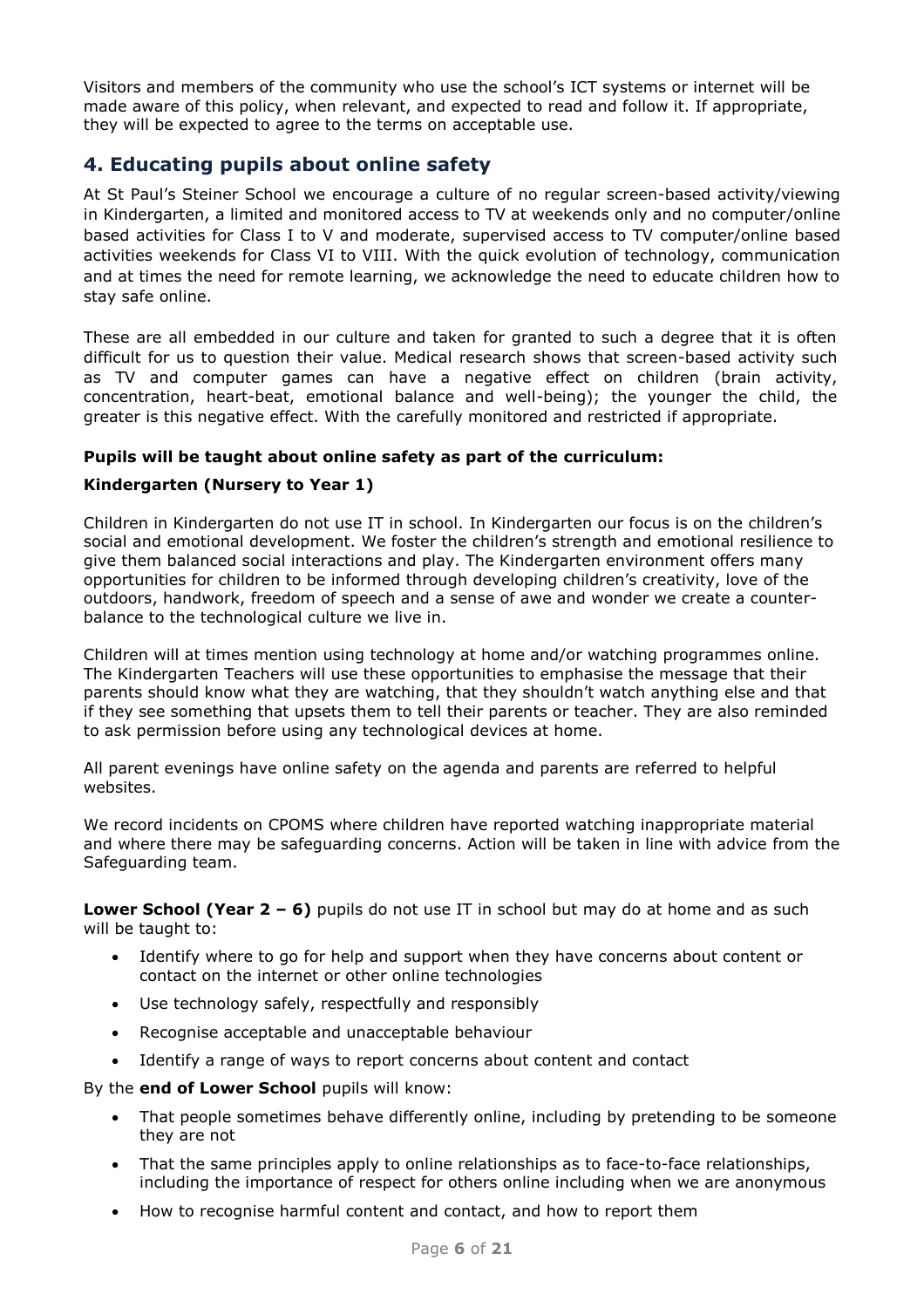What sorts of boundaries are appropriate in friendships with peers and others (including in a digital context).

See Appendix 1: Acceptable Use Policy (AUP) for Pupils (KS 2) (pupils and parents/carers)

#### **Middle School (Year 7 – 9)** will be taught to:

- Understand a range of ways to use technology safely, respectfully, responsibly and securely, including protecting their online identity and privacy
- Recognise inappropriate content, contact and conduct, and know how to report concerns

By the **end of middle school**, pupils will know:

- Their rights, responsibilities and opportunities online, including that the same expectations of behaviour apply in all contexts, including online
- About online risks, including that any material someone provides to another has the potential to be shared online and the difficulty of removing potentially compromising material placed online
- Not to provide material to others that they would not want shared further and not to share personal material which is sent to them
- What to do and where to get support to report material or manage issues online
- The impact of viewing harmful content
- That specifically sexually explicit material (e.g. pornography) presents a distorted picture of sexual behaviours, can damage the way people see themselves in relation to others and negatively affect how they behave towards sexual partners
- That sharing and viewing indecent images of children (including those created by children) is a criminal offence which carries severe penalties including jail
- How information and data is generated, collected, shared and used online
- How to identify harmful behaviours online (including bullying, abuse or harassment) and how to report, or find support, if they have been affected by those behaviours
- How people can actively communicate and recognise consent from others, including sexual consent, and how and when consent can be withdrawn (in all contexts, including online)
- The safe use of social media and the internet will also be covered in other subjects where relevant.

Where necessary, teaching about safeguarding, including online safety, will be adapted for vulnerable children, victims of abuse and some pupils with SEND.

Brook.org will be engaged to deliver dedicated Online Safety and Consent Workshop to Middle School pupils in Classes VII & VIII.

See Appendix 2: Acceptable Use Policy (AUP) for Middle School Pupils (KS3) (pupils and parents/carers)

### <span id="page-6-0"></span>**5. Educating parents about online safety**

The school will raise parents' awareness of internet safety in letters or other communications home, dedicated parent talks in school and in information via our website. This policy will also be made available for parents.

Online safety will also be covered during parents' evenings.

If parents have any queries or concerns in relation to online safety, these should be raised in the first instance with the headteacher and/or the DSL.

Concerns or queries about this policy can be raised with any member of staff or the headteacher.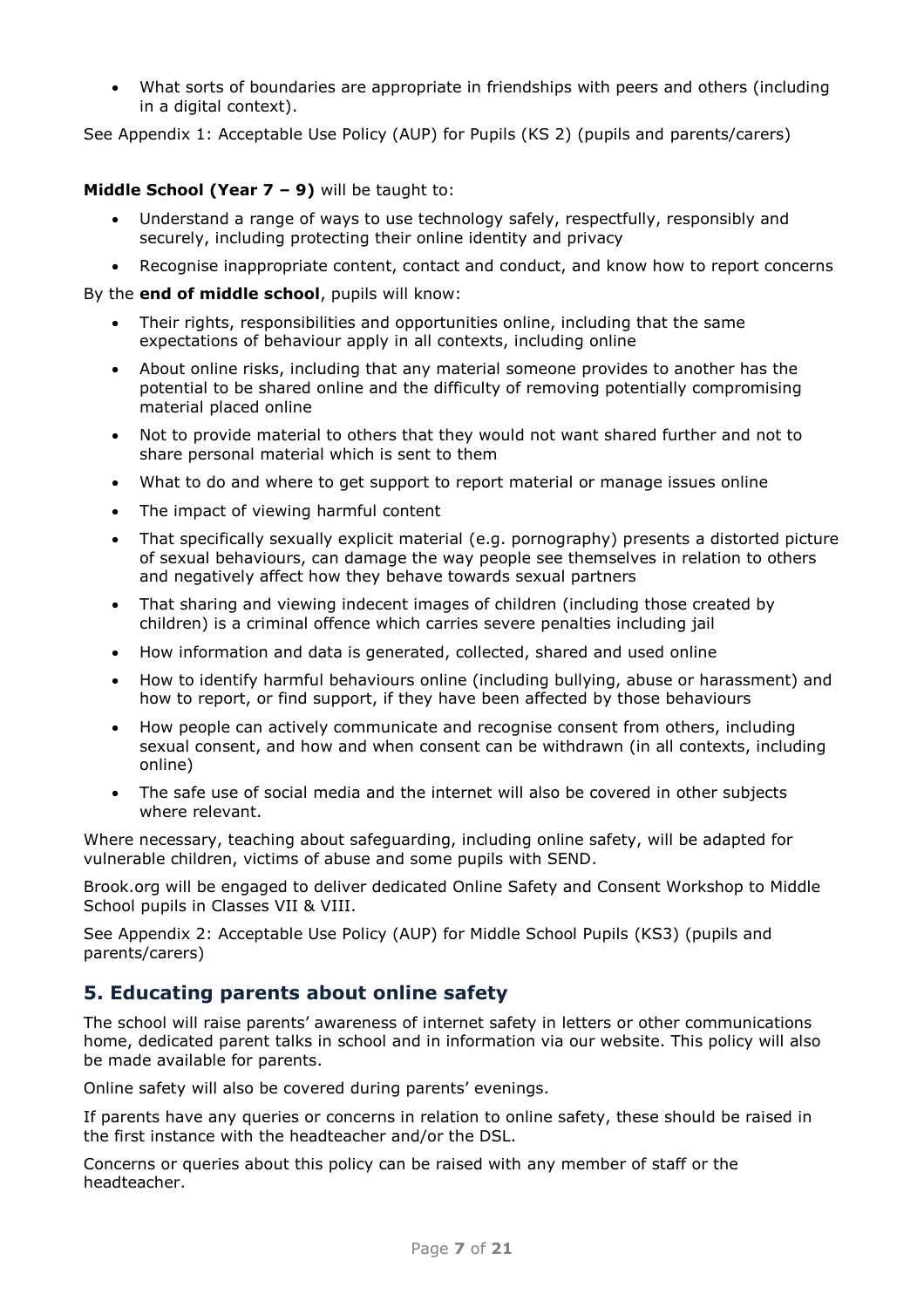### <span id="page-7-0"></span>**6. Cyber-bullying**

### **6.1 Definition**

Cyber-bullying takes place online, such as through social networking sites, messaging apps or gaming sites. Like other forms of bullying, it is the repetitive, intentional harming of one person or group by another person or group, where the relationship involves an imbalance of power. (See also the school behaviour policy.)

### **6.2 Preventing and addressing cyber-bullying**

To help prevent cyber-bullying, we will ensure that pupils understand what it is and what to do if they become aware of it happening to them or others. We will ensure that pupils know how they can report any incidents and are encouraged to do so, including where they are a witness rather than the victim.

The school will actively discuss cyber-bullying with pupils, explaining the reasons why it occurs, the forms it may take and what the consequences can be. Class teachers will discuss cyberbullying with their classes.

Teaching staff are also encouraged to find opportunities to use aspects of the curriculum to cover cyber-bullying. This includes personal, social, health and economic (PSHE) education, and other subjects where appropriate.

All staff, staff and volunteers (where appropriate) receive training on cyber-bullying, its impact and ways to support pupils, as part of safeguarding training (see section 11 for more detail).

In relation to a specific incident of cyber-bullying, the school will follow the processes set out in the school behaviour policy. Where illegal, inappropriate or harmful material has been spread among pupils, the school will use all reasonable endeavours to ensure the incident is contained.

The DSL will consider whether the incident should be reported to the police if it involves illegal material, and will work with external services if it is deemed necessary to do so.

### **6.3 Examining electronic devices**

School staff have the specific power under the Education and Inspections Act 2006 (which has been increased by the Education Act 2011) to search for and, if necessary, delete inappropriate images or files on pupils' electronic devices, including mobile phones, iPads and other tablet devices, where they believe there is a 'good reason' to do so.

When deciding whether there is a good reason to examine or erase data or files on an electronic device, staff must reasonably suspect that the data or file in question has been, or could be, used to:

- Cause harm, and/or
- Disrupt teaching, and/or
- Break any of the school rules

If inappropriate material is found on the device, it is up to the staff member in conjunction with the DSL or other member of the senior leadership team to decide whether they should:

- Delete that material, or
- Retain it as evidence (of a criminal offence or a breach of school discipline), and/or
- Report it to the police $*$

\* Staff may also confiscate devices for evidence to hand to the police, if a pupil discloses that they are being abused and that this abuse includes an online element.

Any searching of pupils will be carried out in line with:

The DfE's latest guidance on [screening, searching and confiscation](https://www.gov.uk/government/publications/searching-screening-and-confiscation)

UKCIS guidance on [sharing nudes and semi-nudes: advice for education settings working with](https://www.gov.uk/government/publications/sharing-nudes-and-semi-nudes-advice-for-education-settings-working-with-children-and-young-people)  [children and young people](https://www.gov.uk/government/publications/sharing-nudes-and-semi-nudes-advice-for-education-settings-working-with-children-and-young-people)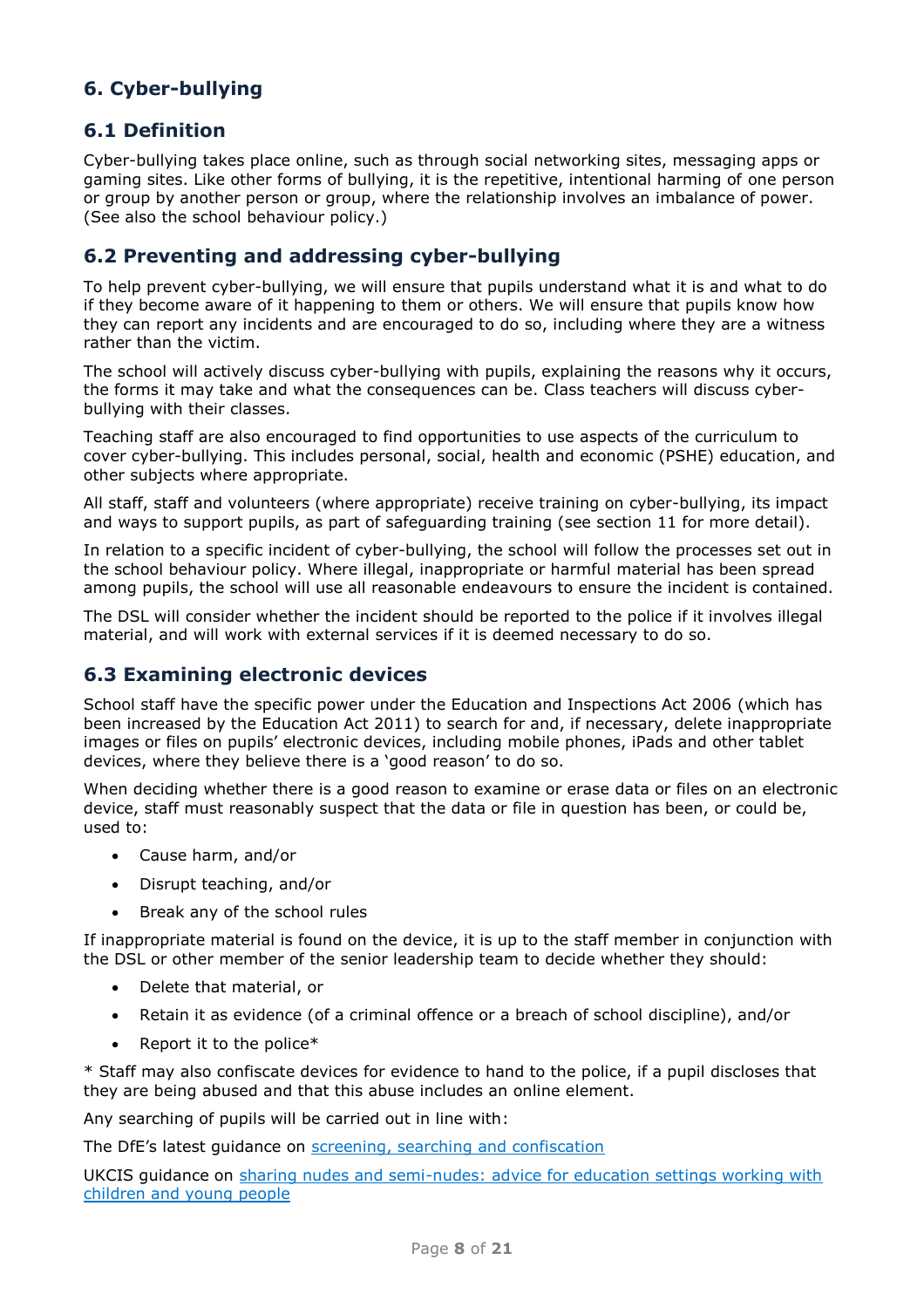The school's COVID-19 risk assessment

Any complaints about searching for or deleting inappropriate images or files on pupils' electronic devices will be dealt with through the school complaints procedure.

### <span id="page-8-0"></span>**7. Acceptable use of the internet in school**

All pupils, parents, staff, volunteers and trustees are expected to sign an agreement regarding the acceptable use of the school's ICT systems and the internet. Visitors will be expected to read and agree to the school's terms on acceptable use if relevant.

Use of the school's internet must be for educational purposes only, or for the purpose of fulfilling the duties of an individual's role.

We will monitor the websites visited by pupils, staff, volunteers, trustees and visitors (where relevant) to ensure they comply with the above.

More information is set out in the acceptable use agreements.

### <span id="page-8-1"></span>**8. Pupils using mobile devices in school**

Pupils may bring mobile devices into school from Class 5, but are expected to leave them at the reception desk in the dedicated boxes. Pupils are not permitted to use their mobiles during:

Lessons

Clubs before or after school, or any other activities organised by the school

Any use of mobile devices in school by pupils must be in line with the acceptable use agreement (see appendices 1 and 2).

Any breach of the acceptable use agreement by a pupil may trigger disciplinary action in line with the school behaviour policy, which may result in the confiscation of their device.

### <span id="page-8-2"></span>**9. Staff using work devices outside school**

All staff members will take appropriate steps to ensure their devices remain secure. This includes, but is not limited to:

- Keeping the device password-protected strong passwords are at least 8 characters, with a combination of upper and lower-case letters, numbers and special characters (e.g. asterisk or currency symbol)
- Ensuring their hard drive is encrypted this means if the device is lost or stolen, no one can access the files stored on the hard drive by attaching it to a new device
- Making sure the device locks if left inactive for a period of time
- Not sharing the device among family or friends
- Installing anti-virus and anti-spyware software by ensuring all school system updates are carried out when available.
- Keeping operating systems up to date always install the latest updates

Staff members must not use the device in any way which would violate the school's terms of acceptable use, as set out in appendix 3.

Work devices must be used solely for work activities.

If staff have any concerns over the security of their device, they must seek advice from the ICT Company.

### <span id="page-8-3"></span>**10. How the school will respond to issues of misuse**

Where a pupil misuses the school's ICT systems or internet, we will follow the procedures set out in our policies on behaviour. The action taken will depend on the individual circumstances, nature and seriousness of the specific incident, and will be proportionate.

Where a staff member misuses the school's ICT systems or the internet, or misuses a personal device where the action constitutes misconduct, the matter will be dealt with in accordance with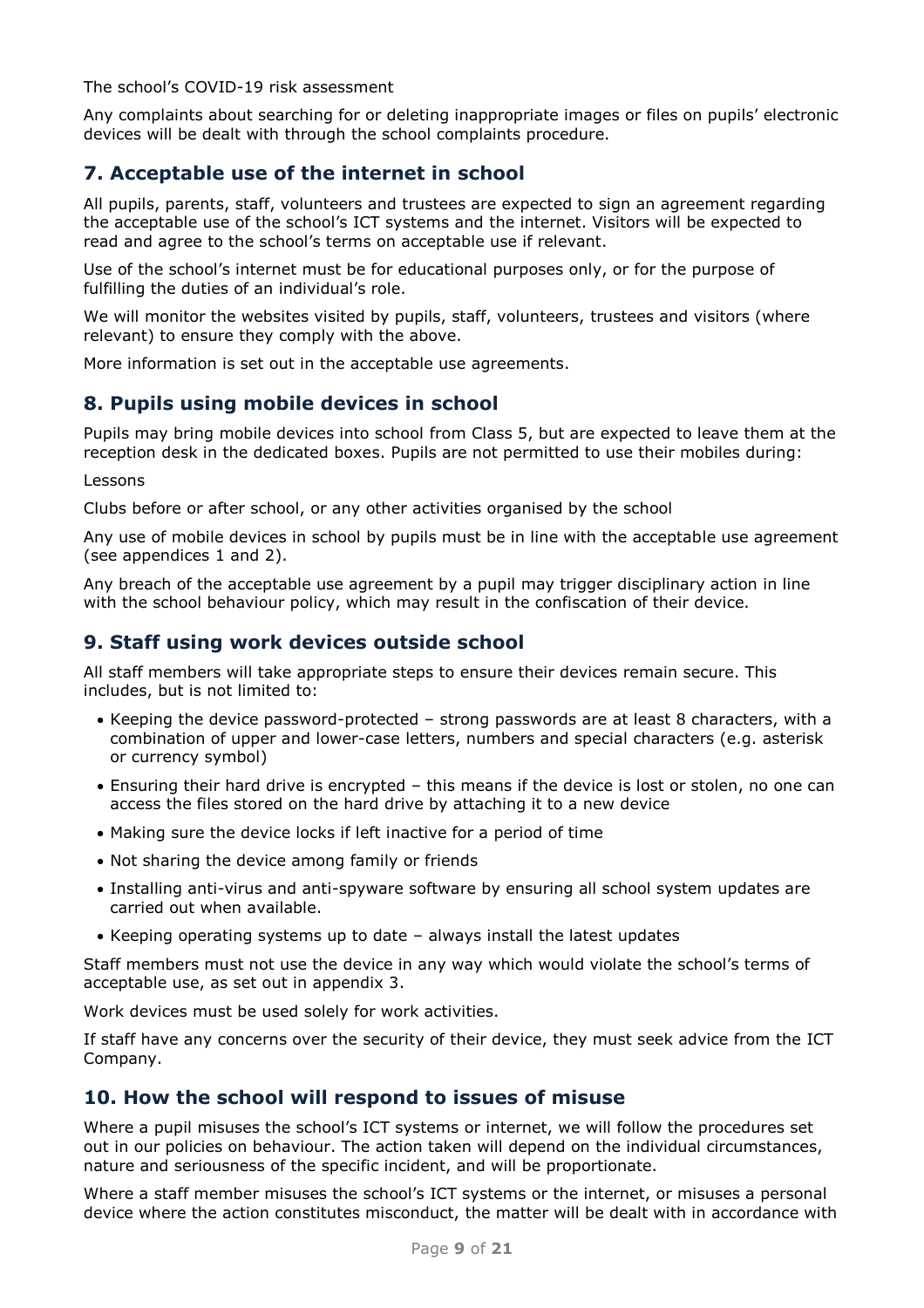the staff disciplinary procedures. The action taken will depend on the individual circumstances, nature and seriousness of the specific incident.

The school will consider whether incidents which involve illegal activity or content, or otherwise serious incidents, should be reported to the police.

### <span id="page-9-0"></span>**11. Training**

All new staff members will receive training, as part of their induction, on safe internet use and online safeguarding issues including cyber-bullying and the risks of online radicalisation.

All staff members will receive refresher training at least once each academic year as part of safeguarding training, as well as relevant updates as required (for example through emails, ebulletins and staff meetings).

By way of this training, all staff will be made aware that:

Technology is a significant component in many safeguarding and wellbeing issues, and that children are at risk of online abuse

Children can abuse their peers online through:

- o Abusive, harassing, and misogynistic messages
- o Non-consensual sharing of indecent nude and semi-nude images and/or videos, especially around chat groups
- $\circ$  Sharing of abusive images and pornography, to those who don't want to receive such content

Physical abuse, sexual violence and initiation/hazing type violence can all contain an online element

Training will also help staff:

- develop better awareness to assist in spotting the signs and symptoms of online abuse
- develop the ability to ensure pupils can recognise dangers and risks in online activity and can weigh the risks up
- develop the ability to influence pupils to make the healthiest long-term choices and keep them safe from harm in the short term

The DSL and deputies will undertake child protection and safeguarding training, which will include online safety, at least every 2 years. They will also update their knowledge and skills on the subject of online safety at regular intervals, and at least annually.

Trustees will receive training on safe internet use and online safeguarding issues as part of their safeguarding training.

Volunteers will receive appropriate training and updates, if applicable.

More information about safeguarding training is set out in our child protection and safeguarding policy.

#### <span id="page-9-1"></span>**12. Monitoring arrangements**

All staff will log behaviour and safeguarding issues related to online safety using CPOMS and flag a member of the Safeguarding Team.

This policy will be reviewed every year by the safeguarding Team. At every review, the policy will be shared with the trustee board. The review will be done using 360safe.org.uk. This is important because technology, and the risks and harms related to it, evolve and change rapidly.

#### <span id="page-9-2"></span>**13. Links with other policies**

This online safety policy is linked to our:

Child protection and safeguarding policy

Behaviour policy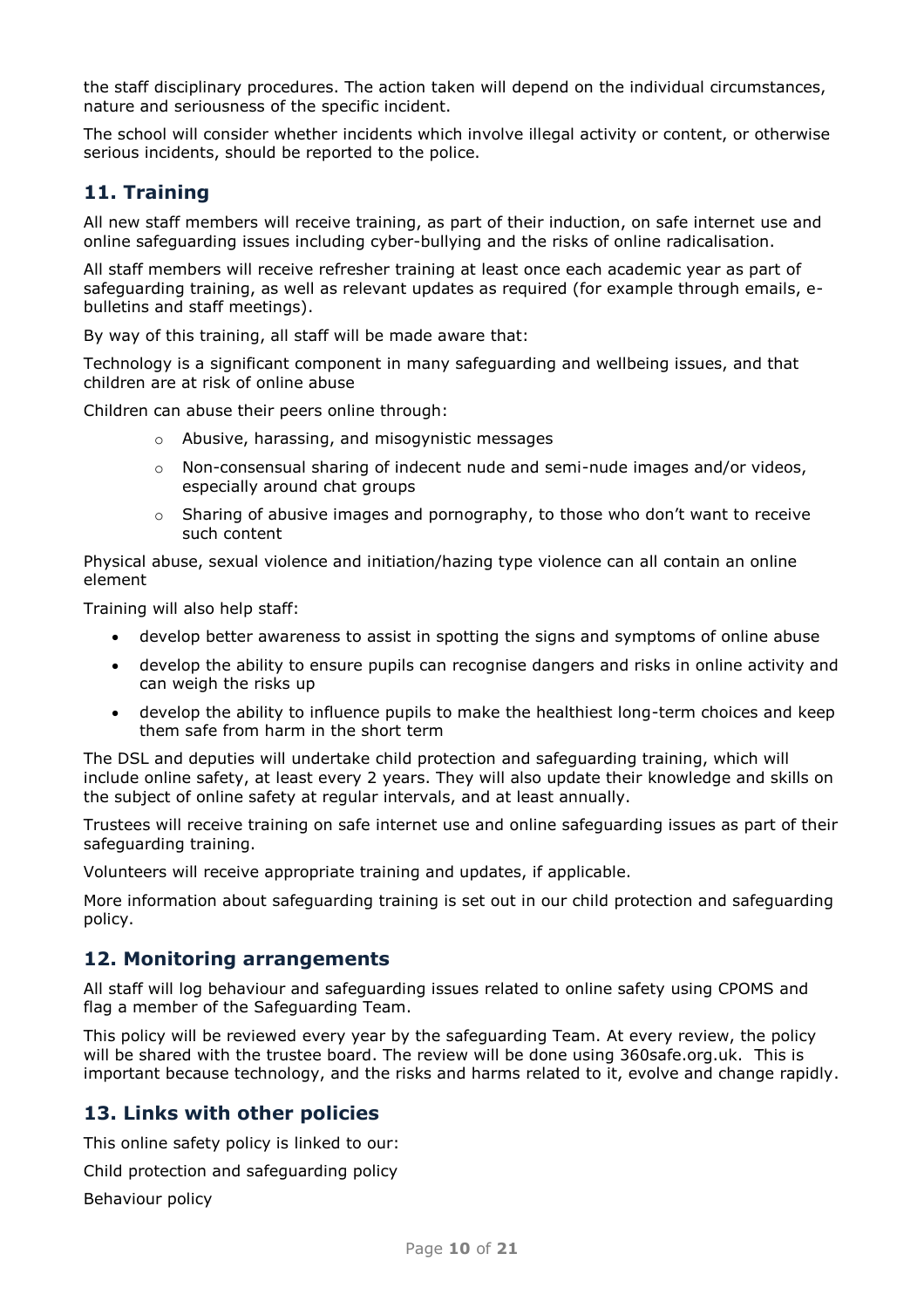Staff disciplinary procedures Data protection policy and privacy notices Complaints procedure ICT and internet acceptable use policy Anti-Bullying policy RSE policy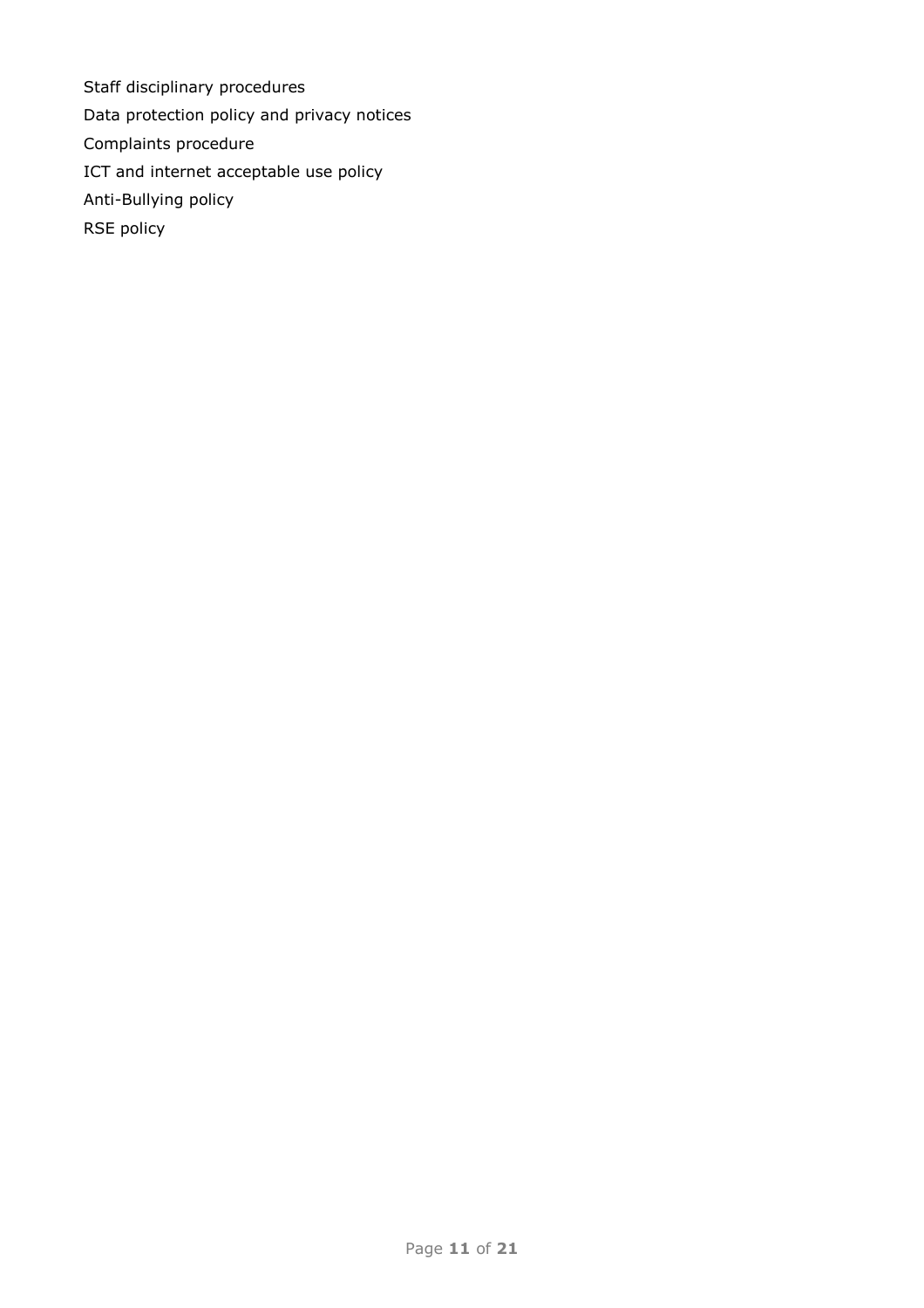### <span id="page-11-0"></span>**Appendix 1: Acceptable Use Policy (AUP) for Lower School Pupils (KS 2) (pupils and parents/carers)**

ACCEPTABLE USE OF THE SCHOOL'S ICT SYSTEMS AND INTERNET: AGREEMENT FOR PUPILS AND PARENTS/CARERS

#### **Name of pupil:**

These statements can keep me and others safe & happy at school and home

- 1. *I learn online*  I use the internet, devices and logins for schoolwork, homework and other activities to learn and have fun. All school platforms are monitored, including when I'm using them at home.
- 2. *I learn even when I can't go to school because of coronavirus* I don't behave differently when I'm learning at home, so I don't say or do things I wouldn't do in the classroom and nor do teachers or tutors. If I get asked or told to do anything that I would find strange in school, I will tell another teacher.
- 3. *I ask permission*  At home or school, I only use the devices, apps, sites and games I am allowed to and when I am allowed to.
- 4. *I am creative online* I don't just spend time on apps, sites and games looking at things from other people. I get creative to learn and make things.
- 5. *I am a friend online*  I won't share or say anything that I know would upset another person or they wouldn't want shared. If a friend is worried or needs help, I remind them to talk to an adult, or even do it for them.
- 6. *I am a secure online learner* I keep my passwords to myself and reset them if anyone finds them out. Friends don't share passwords!
- 7. **I am careful what I click on** I don't click on unexpected links or popups, and only download or install things when I know it is safe or has been agreed by trusted adults. Sometimes app add-ons can cost money, so it is important I always check.
- 8. *I ask for help if I am scared or worried* I will talk to a trusted adult if anything upsets me or worries me on an app, site or game – it often helps. If I get a funny feeling, I talk about it.
- 9. *I know it's not my fault if I see or someone sends me something bad I won't get* in trouble, but I mustn't share it. Instead, I will tell a trusted adult. If I make a mistake, I don't try to hide it but ask for help.
- 10. *I communicate and collaborate online* with people I already know and have met in real life or that a trusted adult knows about.
- 11. *I know new online friends might not be who they say they are -* I am careful when someone wants to be my friend. Unless I have met them face to face, I can't be sure who they are.
- 12. *I check with a parent/carer before I meet an online friend* the first time; I never go alone.
- 13. *I don't do live videos (livestreams) on my own -* and always check if it is allowed. I check with a trusted adult before I video chat with anybody for the first time.
- 14. *I keep my body to myself online*  I never get changed or show what's under my clothes when using a device with a camera. I remember my body is mine and no-one should tell me what to do with it; I don't send any photos or videos without checking with a trusted adult.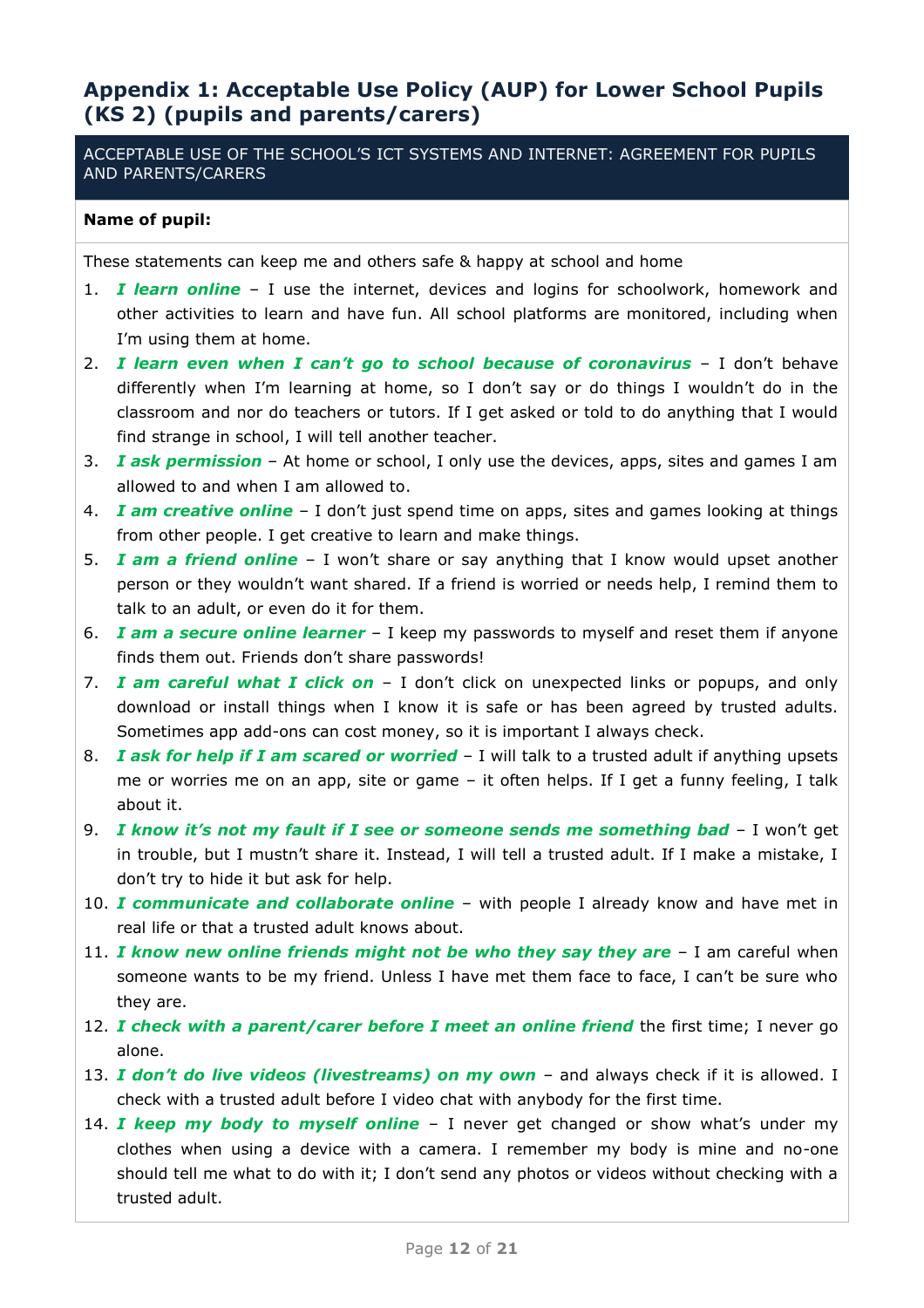#### ACCEPTABLE USE OF THE SCHOOL'S ICT SYSTEMS AND INTERNET: AGREEMENT FOR PUPILS AND PARENTS/CARERS

#### **Name of pupil:**

- 15. *I say no online if I need to*  I don't have to do something just because someone dares or challenges me to do it, or to keep a secret. If I get asked anything that makes me worried, upset or just confused, I should say no, stop chatting and tell a trusted adult immediately.
- 16. *I tell my parents/carers what I do online*  they might not know the app, site or game, but they can still help me when things go wrong, and they want to know what I'm doing.
- 17. *I follow age rules*  13+ games and apps aren't good for me so I don't use them they may be scary, violent or unsuitable. 18+ games are not more difficult but very unsuitable.
- 18. *I am private online* I only give out private information if a trusted adult says it's okay. This might be my address, phone number, location or anything else that could identify me or my family and friends; if I turn on my location, I will remember to turn it off again.
- 19. *I am careful what I share and protect my online reputation* I know anything I do can be shared and might stay online forever (even on Snapchat or if I delete it).
- 20. *I am a rule-follower online* I know that apps, sites and games have rules on how to behave, and some have age restrictions. I follow the rules, block bullies and report bad behaviour, at home and at school.
- 21. *I am not a bully*  I do not post, make or share unkind, hurtful or rude messages/comments and if I see it happening, I will tell my trusted adults.
- 22. *I am part of a community*  I do not make fun of anyone or exclude them because they are different to me. If I see anyone doing this, I tell a trusted adult and/or report it.
- 23. *I respect people's work*  I only edit or delete my own digital work and only use words, pictures or videos from other people if I have their permission or if it is copyright free or has a Creative Commons licence.
- 24. *I am a researcher online* I use safe search tools approved by my trusted adults. I know I can't believe everything I see online, know which sites to trust, and know how to double check information I find. If I am not sure I ask a trusted adult.

| I have read and understood this agreement.                                           |  |  |       |  |  |
|--------------------------------------------------------------------------------------|--|--|-------|--|--|
| If I have any questions, I will speak to a trusted adult: at school that includes my |  |  |       |  |  |
|                                                                                      |  |  |       |  |  |
| <b>Oliver Andres &amp; Anna Retsler.</b>                                             |  |  |       |  |  |
| Outside school, my trusted adults are                                                |  |  |       |  |  |
| I know I can also get in touch with Childline                                        |  |  |       |  |  |
| Signed (pupil):                                                                      |  |  | Date: |  |  |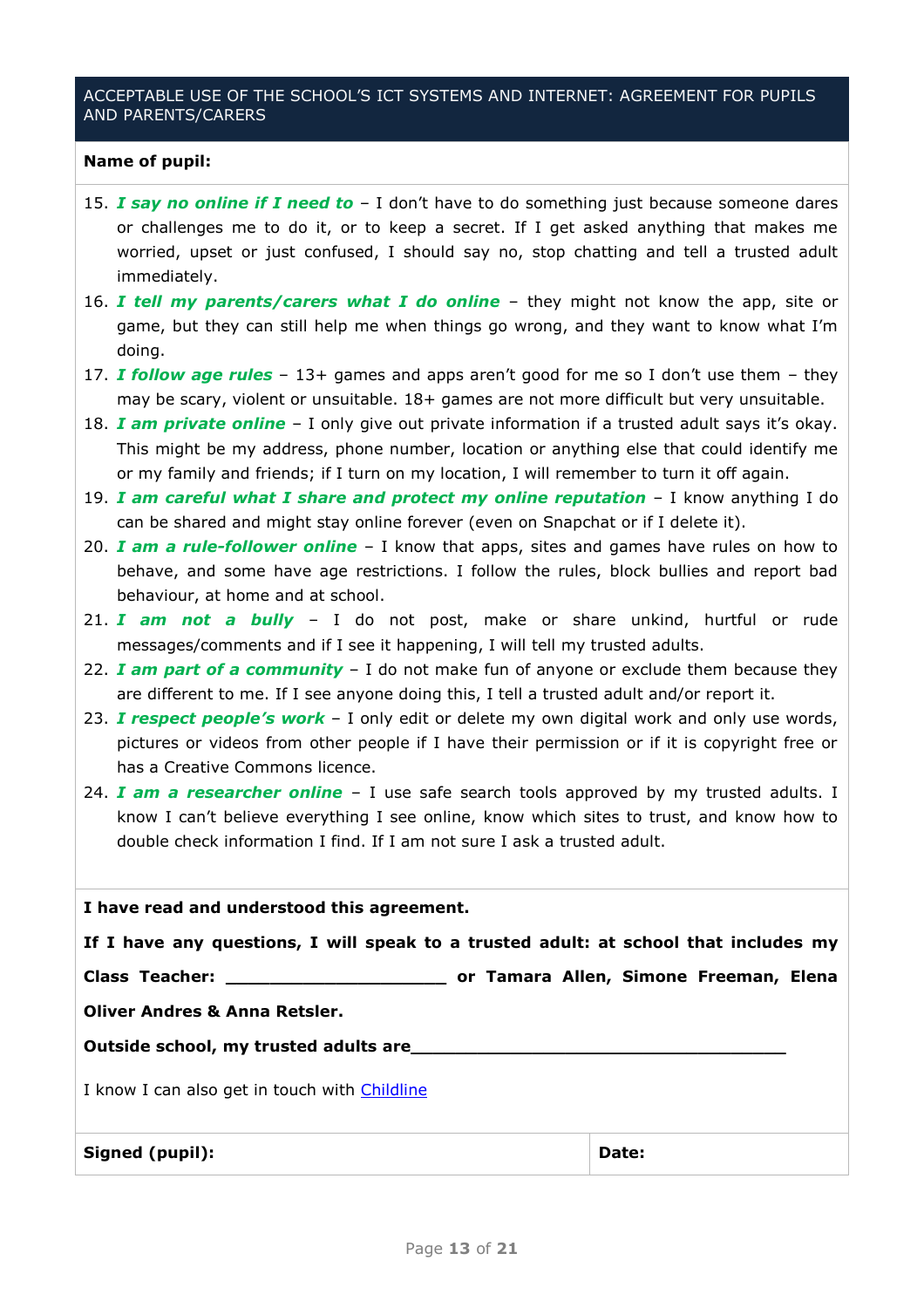#### **For parents/carers**

If you want to find out more, you can read St Paul's Steiner School's full Online Safety Policy for more detail on our approach to online safety and links to other relevant policies (e.g. Safeguarding Policy, Behaviour Policy, etc).

**Parent/carer agreement:** I agree that my child can use the school's ICT systems and internet when appropriately supervised by a member of school staff. I agree to the conditions set out above for pupils using the school's ICT systems and internet, and will make sure my child understands these.

| Signed (parent/carer): | Date: |
|------------------------|-------|
|------------------------|-------|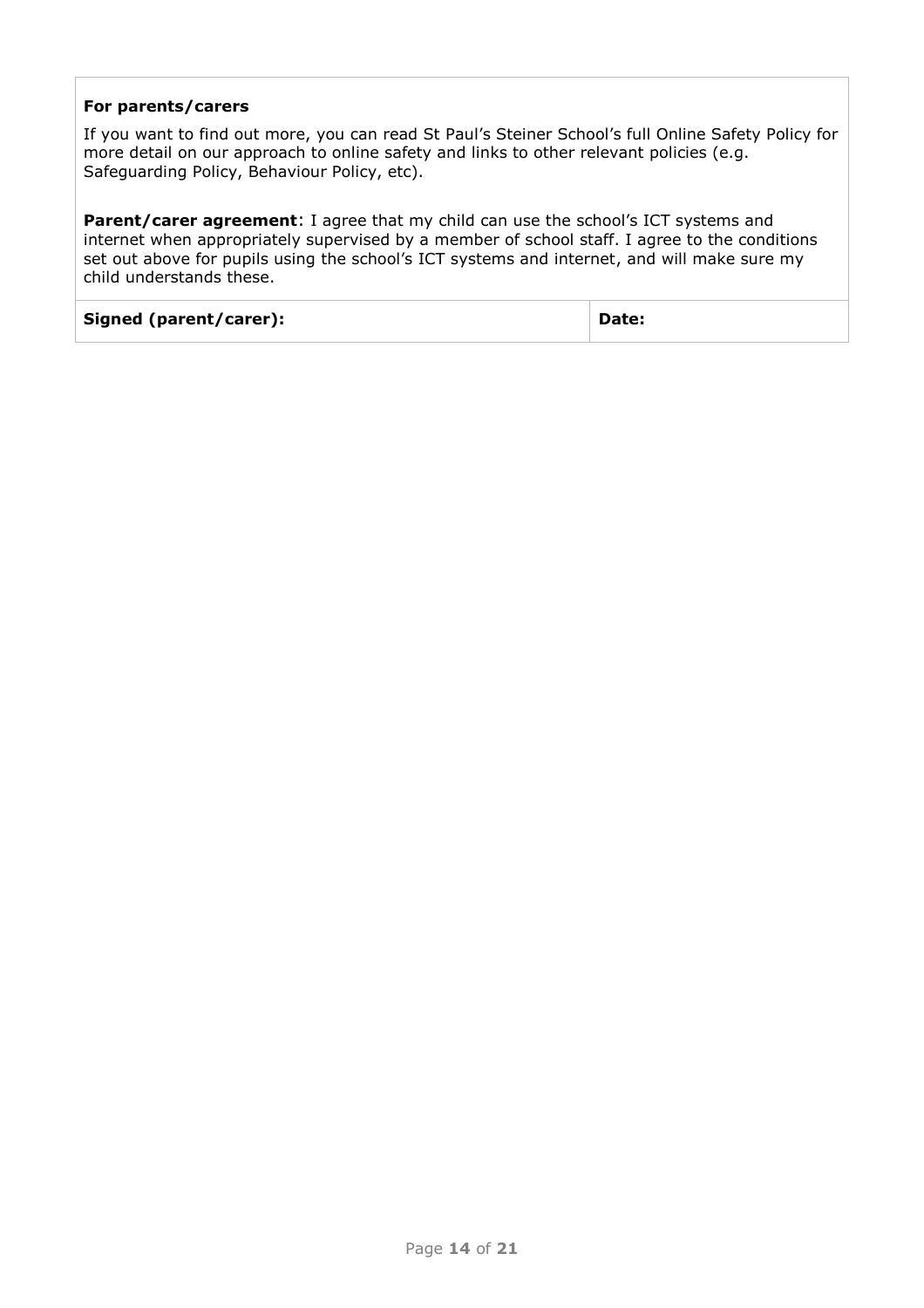### <span id="page-14-0"></span>**Appendix 2: Acceptable Use Policy (AUP) for Middle School Pupils (KS3) (pupils and parents/carers)**

ACCEPTABLE USE OF THE SCHOOL'S ICT SYSTEMS AND INTERNET: AGREEMENT FOR MIDDLE SCHOOL PUPILS AND PARENTS/CARERS

#### **Name of pupil:**

We ask all children, young people and adults involved in the life of St Paul's Steiner School to sign an Acceptable Use Policy (AUP), which is a document that outlines how we expect them to behave when they are online, and/or using school networks, connections, internet connectivity and devices, cloud platforms and social media (both when on school site and outside of school).

#### **Why do we need an AUP?**

These rules have been written to help keep everyone safe and happy when they are online or using technology. Sometimes things go wrong and people get upset, but these rules help us avoid it where we can.

School systems and users are protected and monitored by security and filtering services to provide safe access to digital technologies. This means anything you do on a school device or using school network or platforms (including from home when home learning) may be viewed by one of the staff members who are here to keep you safe.

But it's not about systems and devices – it's about behaviour. So the same rules apply when you are at school as when you are home learning or just having fun with friends.

All of the points in the list on the next page below can be summarised as follows:

#### **"Treat yourself and others with respect at all times; treat people in the same way when you are online or on a device as you would face to face."**

Where can I find out more?

If your parents/carers want to find out more, they can read St Paul's Steiner School's full Online Safety Policy for more detail on our approach to online safety and links to other relevant policies (e.g. Safeguarding Policy, Behaviour Policy, Anti-Bullying Policy etc). They will also have been asked to sign an AUP for parents.

If you have any questions about this AUP, please speak to Tamara Allen or email school office.

#### **What am I agreeing to?**

- 1. I will treat myself and others with respect at all times; when I am online or using any device, I will treat everyone as if I were talking to them face to face.
- 2. Whenever I use a device, the internet or any apps, sites and games, I will try to be positive and creative, to learn and share, to develop new skills, to have fun and prepare for the future.
- 3. I consider my online reputation with everything that I post or share I know anything I do can be shared and might stay online forever (even on Snapchat or if I delete it).
- 4. I will tell a trusted adult if I have a problem or am worried about something online, and I will encourage my friends to do so too. Statistics show that telling someone helps!
- 5. It can be hard to stop using technology sometimes, for young people and adults. When my parents/carers or teachers talk to me about this, I will be open and honest if I am struggling.
- 6. It is not my fault if I stumble across (or somebody sends me) something violent, sexual or otherwise worrying. But I will not share or forward it, and I will ask a trusted adult for advice/help.
- 7. If I see anything that shows people hurting themselves or encouraging others to do so, I will report it on the app, site or game and tell a trusted adult straight away.
- 8. I will ensure that my online activity or use of mobile technology, in school or outside, will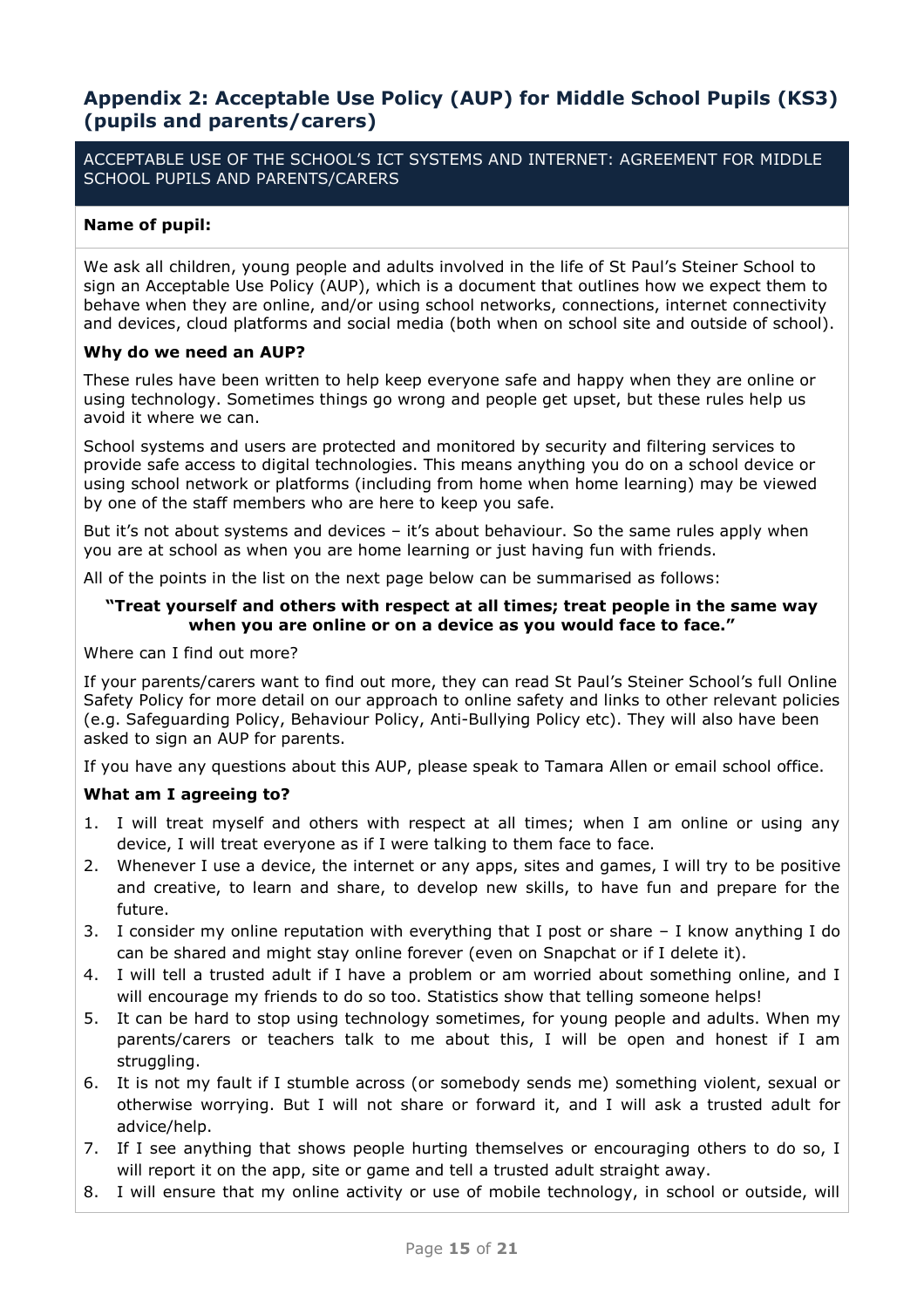#### ACCEPTABLE USE OF THE SCHOOL'S ICT SYSTEMS AND INTERNET: AGREEMENT FOR MIDDLE SCHOOL PUPILS AND PARENTS/CARERS

#### **Name of pupil:**

not cause my school, the staff, students or others distress or bring the school into disrepute.

- 9. I will only use the school's internet, systems, devices and logins for school-related activities for activities that are appropriate to what I am doing at that time.
- 10. Whenever I use the internet or devices in school **OR use school devices at home OR log in on home devices at home**, I may be monitored or filtered; the same behaviour rules always apply.
- 11. I will keep logins, IDs and passwords secret and change my password regularly. If I think someone knows one of my passwords, I will change it; if I think they have used it, I will tell a teacher.
- 12. I will not try to bypass school security in any way or access any hacking files or tools.
- 13. I will only edit or delete my own files and not (even try to) view, change or delete other people's files or user areas without their permission.
- 14. I will use the internet, apps, sites & games responsibly; I will not use any that are inappropriate for school use or for my age, including sites which encourage hate or discrimination.
- 15. I understand that any information I see online could be biased and misleading, so I should always check sources before sharing (see [fakenews.lgfl.net](https://fakenews.lgfl.net/) for support).
- 16. I understand that bullying online or using technology is just as unacceptable as any other type of bullying, and will not use technology to bully, impersonate, harass, threaten, make fun of or upset anyone, at school or outside. I will stand up for my friends and not be a bystander.
- 17. I will not post, look at, up/download or share material that could be offensive, harmful or illegal. If I come across any, I will report it immediately.
- 18. I know some sites, games and apps have age restrictions (most social media are 13+) and I should respect this. 18-rated games are not more difficult but inappropriate for young people.
- 19. When I am at school, I will only message or mail people if it's relevant to my learning.
- 20. Messages I send, or information I upload, will always be polite, sensible and respectful. I understand that all messages I send reflect on me and the school.
- 21. I will be careful when opening files and attachments, checking for viruses etc. If I am unsure I will not open a file, hyperlink or any other attachment.
- 22. I will not download copyright-protected material (text, music, video etc.).
- 23. I will not share my or others' personal information that can be used to identify me, my family or my friends on any online space, unless a trusted adult has given permission or reviewed the site.
- 24. Livestreaming can be fun, but I always check my privacy settings and know who can see what and when. If I livestream, my parents/carers know about it.
- 25. I know new online friends might not be who they say they are, so I am always very careful when someone wants to 'friend' me. Unless I have met them face to face, I can't be sure who they are.
- 26. I will never arrange to meet someone face to face who I have only previously met in an app, site or game without telling and taking a trusted adult with me.
- 27. **When learning remotely, teachers and tutors will not behave any differently** to when we are in school. If I get asked or told anything that I would find strange in school, I will tell another teacher.
- 28. I will only use my personal devices (mobiles, smartwatches etc) in school if I have been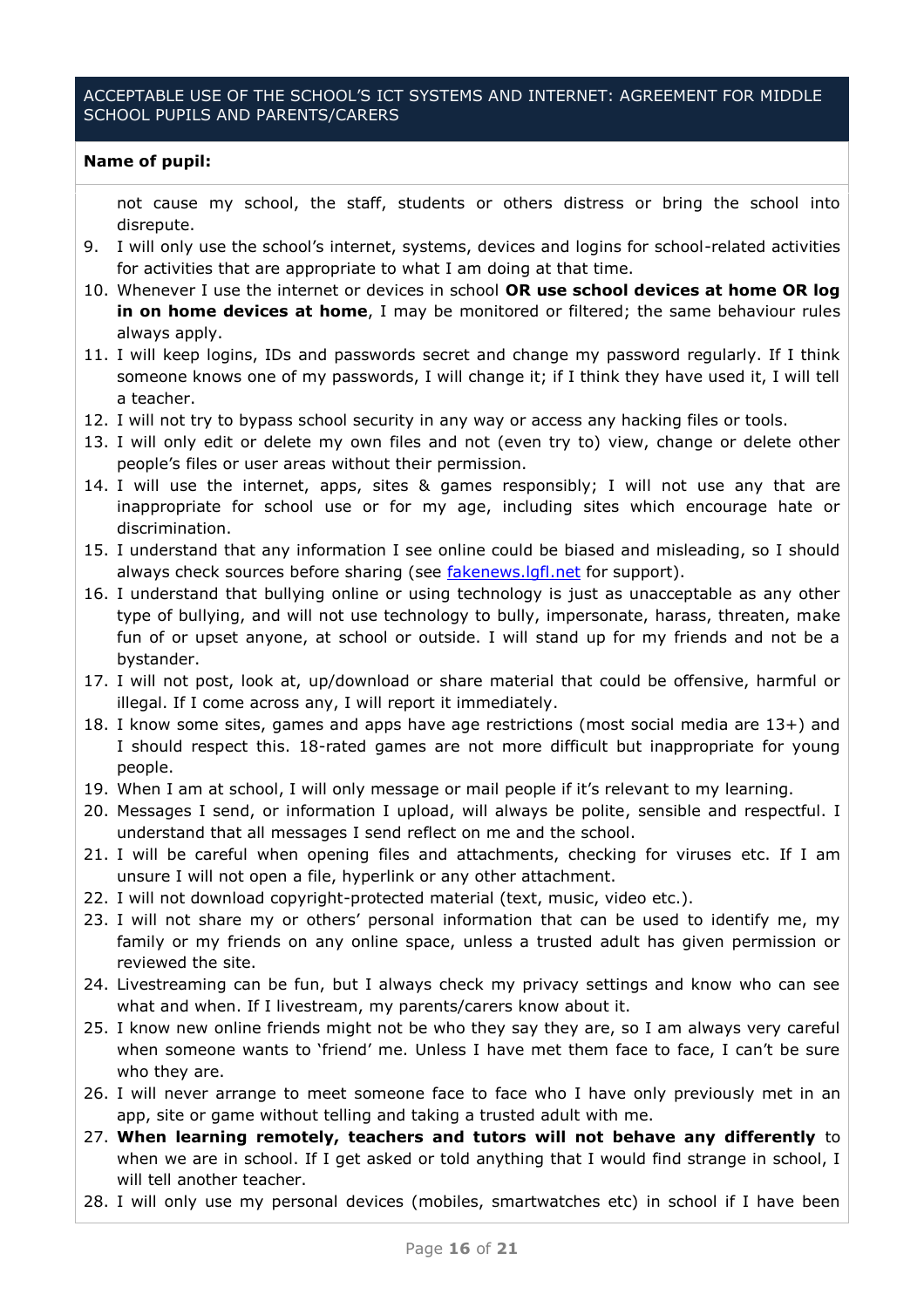#### ACCEPTABLE USE OF THE SCHOOL'S ICT SYSTEMS AND INTERNET: AGREEMENT FOR MIDDLE SCHOOL PUPILS AND PARENTS/CARERS

#### **Name of pupil:**

given permission, and I will never take secret photos, videos or recordings of teachers or students, **including when learning remotely.**

- 29. I will respect my body and other people's part of that means using positive words about myself and others; it also means not revealing too much on camera and not sharing or posting photos or videos that show me or anyone else without all my/their clothes on.
- 30. Many apps can identify where I am or where I made a post or took a photo, so I know how to turn off location settings so everyone doesn't see where I am, where I live or go to school.
- 31. What I do on devices should never upset or hurt others & I shouldn't put myself or others at risk.
- 32. If I see, watch, read, hear or receive anything I am unhappy with or I receive a message that makes me feel uncomfortable, e.g. bullying, sexual, violent or extremist/hateful content, I will not respond to it but I will talk to a trusted adult about it.
- 33. I know I can also **report unwanted sexual harassment or abuse from the school community** and get help at **help@nspcc.org.uk** or by calling 0800 136 663.
- 34. I don't have to keep a secret or do a dare or challenge just because someone (even a friend) tells me to – real friends don't put you under pressure to do things you don't want to.
- 35. It is illegal to view any form of pornography if you are under 18 years old; I will not attempt to do so and will report anyone who tries to trick me into doing so.
- 36. I can always say no online, end a chat or block someone; if I do, it's best to talk to someone, too.
- 37. I know who my trusted adults are at school, home and elsewhere, but if I know I can also get in touch with [Childline,](https://www.childline.org.uk/get-support/contacting-childline/) [The Mix,](https://www.themix.org.uk/about-us) or [The Samaritans.](https://www.samaritans.org/how-we-can-help-you/what-happens-when-you-contact-us/if-youre-under-18)

#### **I have read and understand these rules and agree to them.**

| Signed (pupil): | Date: |
|-----------------|-------|
|-----------------|-------|

#### **For parents/carers**

If you want to find out more, you can read St Paul's Steiner School's full Online Safety Policy for more detail on our approach to online safety and links to other relevant policies (e.g. Safeguarding Policy, Behaviour Policy, etc).

**Parent/carer agreement:** I agree that my child can use the school's ICT systems and internet when appropriately supervised by a member of school staff. I agree to the conditions set out above for pupils using the school's ICT systems and internet, and will make sure my child understands these.

| Signed (parent/carer): | Date: |
|------------------------|-------|
|------------------------|-------|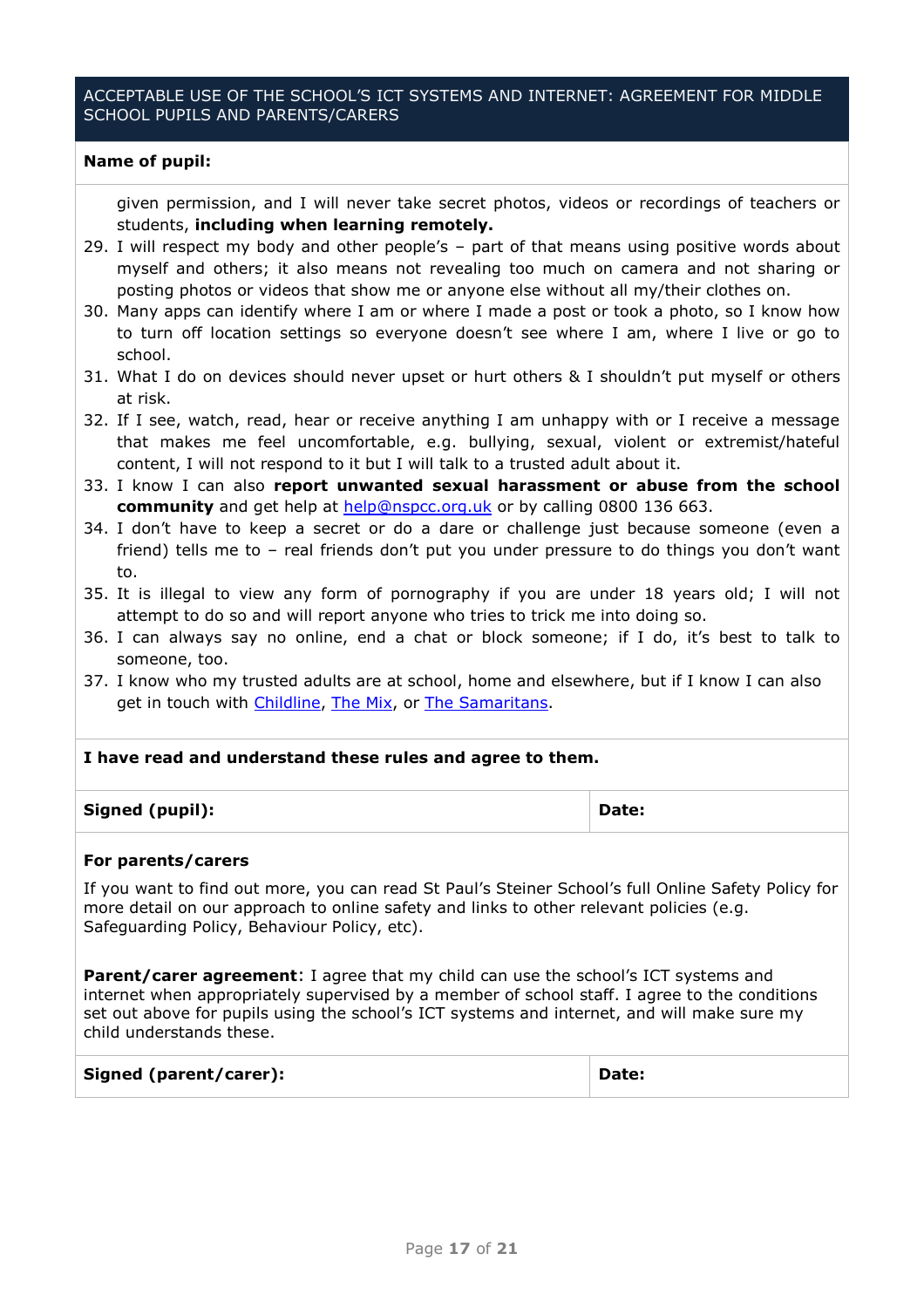### <span id="page-17-0"></span>**Appendix 3: acceptable use agreement (staff, trustees, volunteers and visitors)**

ACCEPTABLE USE OF THE SCHOOL'S ICT SYSTEMS AND INTERNET: AGREEMENT FOR STAFF, TRUSTEES,VOLUNTEERS AND VISITORS

#### **Name of staff member/trustee/volunteer/visitor:**

#### **What is an AUP?**

We ask all children, young people and adults involved in the life of St Paul's Steiner School to sign an Acceptable Use Policy (AUP), which outlines how we expect them to behave when they are online, and/or using school networks, connections, internet connectivity and devices, cloud platforms and social media (both when on school site and outside of school).

This AUP is reviewed annually, and I will be asked to sign it upon entry to the school and every time changes are made.

#### **Why do we need an AUP?**

All staff (including support staff), governors and volunteers have particular legal / professional obligations and it is imperative that all parties understand that online safety is part of safeguarding as well as part of the curriculum, and it is everybody's responsibility to uphold the school's approaches, strategy and policy as detailed in the full Online Safety Policy.

#### **Where can I find out more?**

All staff, trustees and volunteers should read St Paul's Steiner School's full Online Safety Policy for more detail on our approach to online safety and links to other relevant policies (e.g. Safeguarding Policy, Behaviour Policy, etc).

If you have any questions about this AUP or our approach to online safety, please speak to Head teacher or DSL.

What am I agreeing to?

- 1. I have read and understood St Paul's Steiner School's full Online Safety policy and agree to uphold the spirit and letter of the approaches outlined there, both for my behaviour as an adult and enforcing the rules for pupils. I will report any breaches or suspicions (by adults or children) in line with the policy without delay.
- 2. I understand it is my duty to support a whole-school safeguarding approach and will report any behaviour which I believe may be inappropriate or concerning in any way to the Designated Safeguarding Lead Tamara Allen (if by a child) or Headteacher Anna Retsler (if by an adult).

#### **3. During remote learning:**

- o **I will not behave any differently** towards students compared to when I am in school. I will never attempt to arrange any meeting, including tutoring session, without the full prior knowledge and approval of the school, and will never do so directly with a pupil. The same applies to any private/direct communication with a pupil.
- o **I will not attempt to use a personal system or personal login for remote teaching** or set up any system on behalf of the school without SLT approval.
- o **I will not take secret recordings or screenshots** of myself or pupils during live lessons.
- o **I will conduct any video lessons in a professional environment** as if I am in school. This means I will be correctly dressed and not in a bedroom / impossible to tell that it is a bedroom if this is unavoidable (e.g. even if the camera slips). The camera view will not include any personal information or inappropriate objects and where possible to blur or change the background, I will do so.
- o **I will complete the issue log for live lessons** if anything inappropriate happens or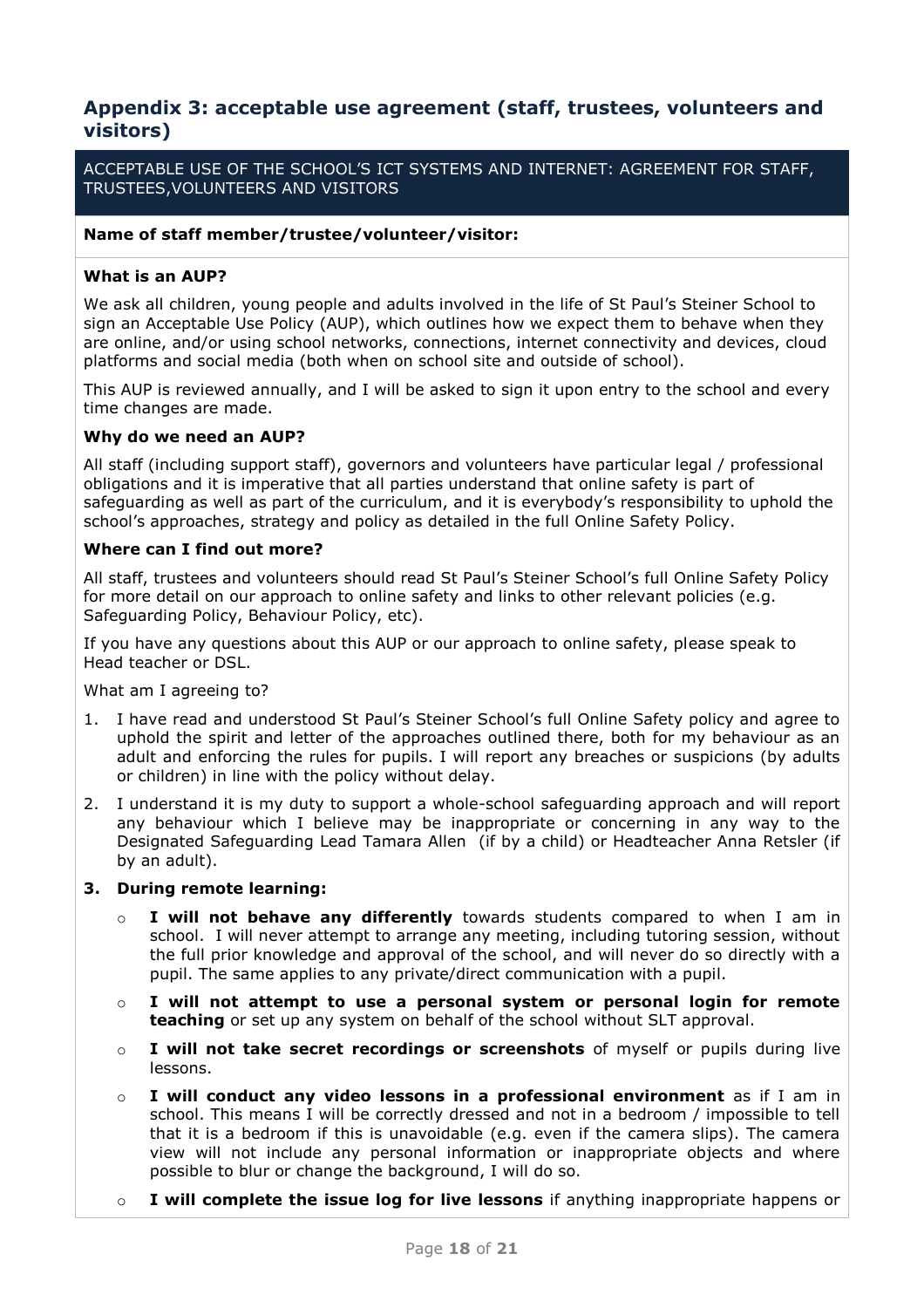#### ACCEPTABLE USE OF THE SCHOOL'S ICT SYSTEMS AND INTERNET: AGREEMENT FOR STAFF, TRUSTEES,VOLUNTEERS AND VISITORS

#### **Name of staff member/trustee/volunteer/visitor:**

anything which could be construed in this way. This is for my protection as well as that of students

- 4. I understand that in past and potential future remote learning and lockdowns, there is a greater risk for grooming and exploitation as children spend more time at home and on devices; I must play a role in supporting educational and safeguarding messages to help with this.
- 5. I understand the responsibilities listed for my role in the school's Online Safety policy. This includes promoting online safety as part of a whole school approach in line with the **RSHE curriculum,** as well as safeguarding considerations when supporting pupils remotely.
- 6. I understand that school systems and users are protected by security, monitoring and filtering services, and that my use of school devices, systems and logins on my own devices and at home (regardless of time, location or connection), including encrypted content, can be monitored/captured/viewed by the relevant authorised staff members.
- 7. I understand that I am a role model and will promote positive online safety and model safe, responsible and positive behaviours in my own use of technology, including social media, e.g. by:
	- o not sharing other's images or details without permission
	- $\circ$  refraining from posting negative, threatening or violent comments about others, regardless of whether they are members of the school community or not.
- 8. I will not contact or attempt to contact any pupil or to access their contact details (including their usernames/handles on different platforms) in any way other than school-approved and school-monitored ways, which are detailed in the school's Online Safety Policy. I will report any breach of this by others or attempts by pupils to do the same to the headteacher.
- 9. Details on social media behaviour, the general capture of digital images/video and on my use of personal devices is stated in the full Online Safety policy. If I am not sure if I am allowed to do something in or related to school, I will not do it and seek guidance from the DSL.
- 10. I understand the importance of upholding my online reputation, my professional reputation and that of the school), and I will do nothing to impair either. More guidance on this point can be found in this **Online Reputation** guidance for schools and in St Paul's Steiner School's social media policy/guidance.
- 11. I agree to adhere to all provisions of the school Data Protection Policy at all times, whether or not I am on site or using a school device, platform or network, and will ensure I do not access, attempt to access, store or share any data which I do not have express permission for. I will protect my passwords/logins and other access, never share credentials and immediately change passwords and notify the Administration Manager if I suspect a breach. I will only use complex passwords and not use the same password as for other systems.
- 12. I will not store school-related data on personal devices, storage or cloud platforms. USB keys, if allowed, will be encrypted, and I will only use safe and appropriately licensed software, respecting licensing, intellectual property and copyright rules at all times.
- 13. I will never use school devices and networks/internet/platforms/other technologies to access material that is illegal or in any way inappropriate for an education setting. I will not attempt to bypass security or monitoring and will look after devices loaned to me.
- 14. I will not support or promote extremist organisations, messages or individuals, nor give them a voice or opportunity to visit the school. I will not browse, download or send material that is considered offensive or of an extremist nature.
- 15. I understand and support the commitments made by pupils/students, parents and fellow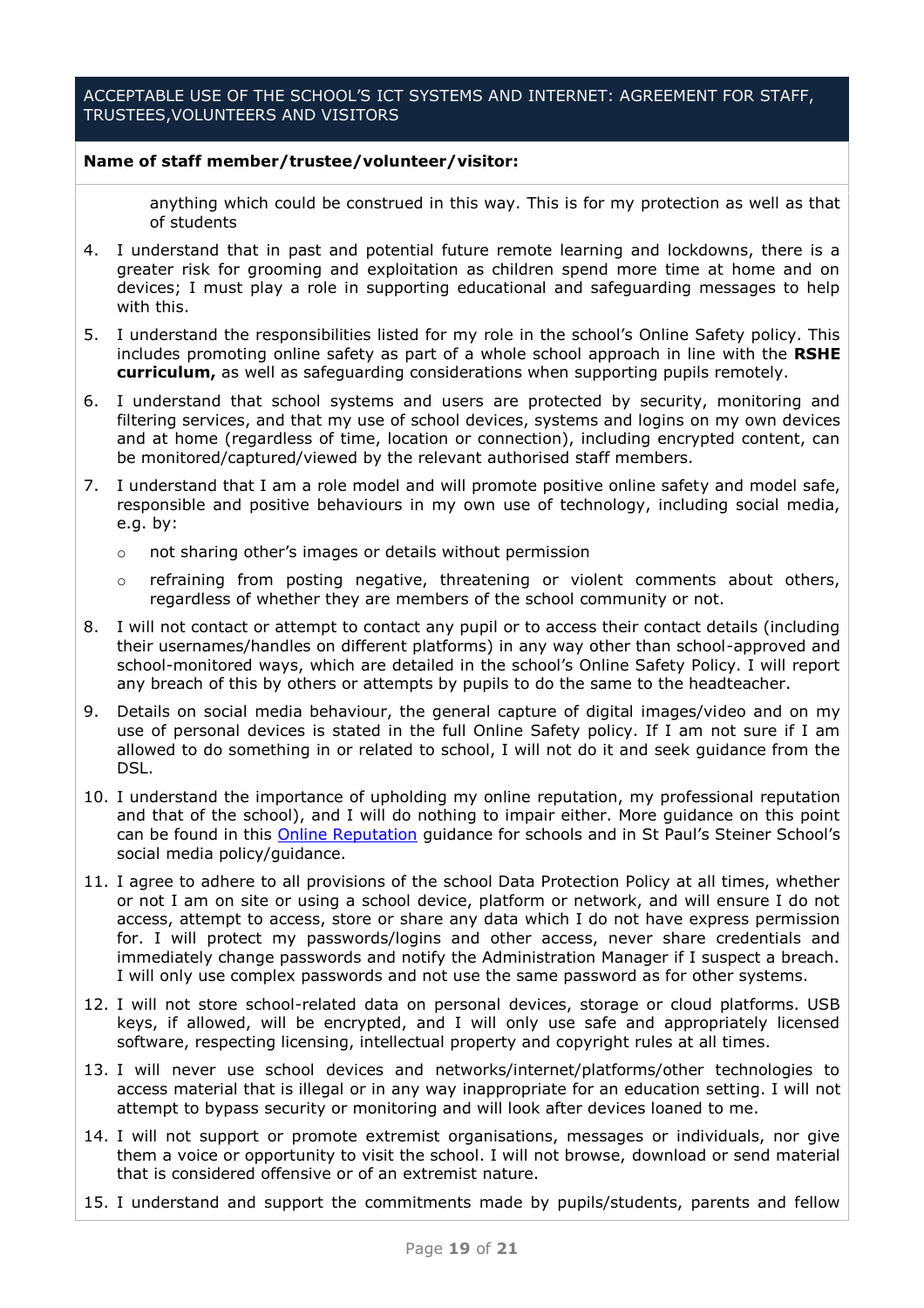#### ACCEPTABLE USE OF THE SCHOOL'S ICT SYSTEMS AND INTERNET: AGREEMENT FOR STAFF, TRUSTEES,VOLUNTEERS AND VISITORS

#### **Name of staff member/trustee/volunteer/visitor:**

staff, governors and volunteers in their Acceptable Use Policies and will report any infringements in line with school procedures.

- 16. I will follow the guidance in the safeguarding and online-safety policies for reporting incidents: I understand the principle of 'safeguarding as a jigsaw' where my concern might complete the picture. I have read the sections on handing incidents and concerns about a child in general, sharing nudes and semi-nudes, upskirting, bullying, sexual violence and harassment, misuse of technology and social media.
- 17. I understand that breach of this AUP and/or of the school's full Online Safety Policy here may lead to appropriate staff disciplinary action or termination of my relationship with the school and where appropriate, referral to the relevant authorities.

**I have read, understood and agreed to this policy. I understand that it is my responsibility to ensure I remain up to date and read and understand the school's most recent online safety / safeguarding policies. I understand that failure to comply with this agreement could lead to disciplinary action.**

<span id="page-19-0"></span>

| Signed (pupil):                                                                               | Date: |
|-----------------------------------------------------------------------------------------------|-------|
| <b>Role:</b>                                                                                  |       |
| To be completed by Admin Manager                                                              |       |
| I approve this user to be allocated credentials for school systems as relevant to their role. |       |
| Additional permissions (e.g. admin)                                                           |       |
|                                                                                               |       |
| Name:                                                                                         |       |
| <b>Role:</b>                                                                                  |       |
| Signed (pupil):                                                                               | Date: |